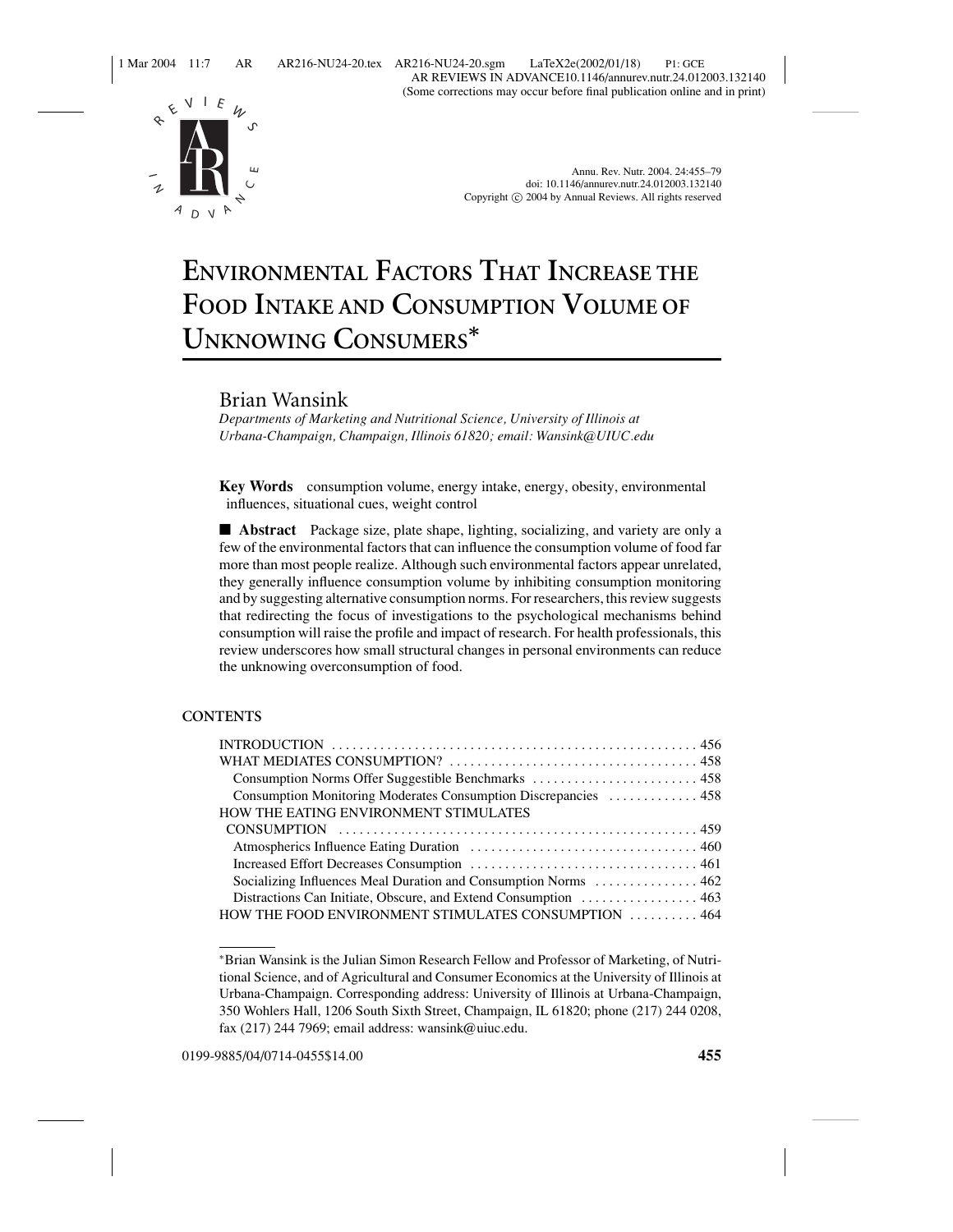| Structure and Perceived Variety Can Drive Consumption  465   |  |
|--------------------------------------------------------------|--|
|                                                              |  |
|                                                              |  |
| Serving Containers That are Wide or Large Create Consumption |  |
|                                                              |  |
|                                                              |  |
|                                                              |  |
|                                                              |  |
|                                                              |  |

## **INTRODUCTION**

Food choice decisions are different from food consumption volume decisions. The former determine *what* we eat (soup or salad); the latter determine *how much* we eat (half of the bowl or all of it). An impressive amount of time, intelligence, and resources have been invested in understanding the physiological mechanisms that influence food choice (111). A much smaller investment has been made in understanding how and why our environment influences food consumption volume (42). Yet environmental factors (such as package size, plate shape, lighting, variety, or the presence of others) can increase food consumption volume far more than people may realize.

This is one of the ironies of food consumption research. Whereas people will acknowledge that environmental factors influence others, they often wrongly believe they are unaffected. This suggests there are influences at a basic level of which people are not aware or do not monitor. Understanding these drivers of consumption volume has immediate implications for research, nutrition education, and consumer welfare (64, 111). This review examines the environmental factors that influence consumption intake and why they do so.

Although research on eating should be interdisciplinary, much of it is not. Some of these gaps between fields are caused by language differences that separate the literatures. For instance, while the words "energy" or "calorie intake" are commonly used in the health sciences, words implying more personal volition, such as "consumption volume" or "usage," are often used in the social sciences. In this review, special effort will be made to introduce recent findings in psychology, economics, consumer research, marketing, and family and consumer science in addition to underscoring the contributions in nutrition, dietetics, and epidemiology.

The environment can be organized into the eating environment (124) and the food environment (see Figure 1). The eating environment refers to the ambient factors associated with the eating of food, but that are independent of food, such as atmospherics, the effort of obtaining food, the social interactions that occur, and the distractions that may be taking place. In contrast, the food environment refers to factors that directly relate to the way food is provided or presented, such as its salience, structure, package or portion size, whether it is stockpiled, and how it is served.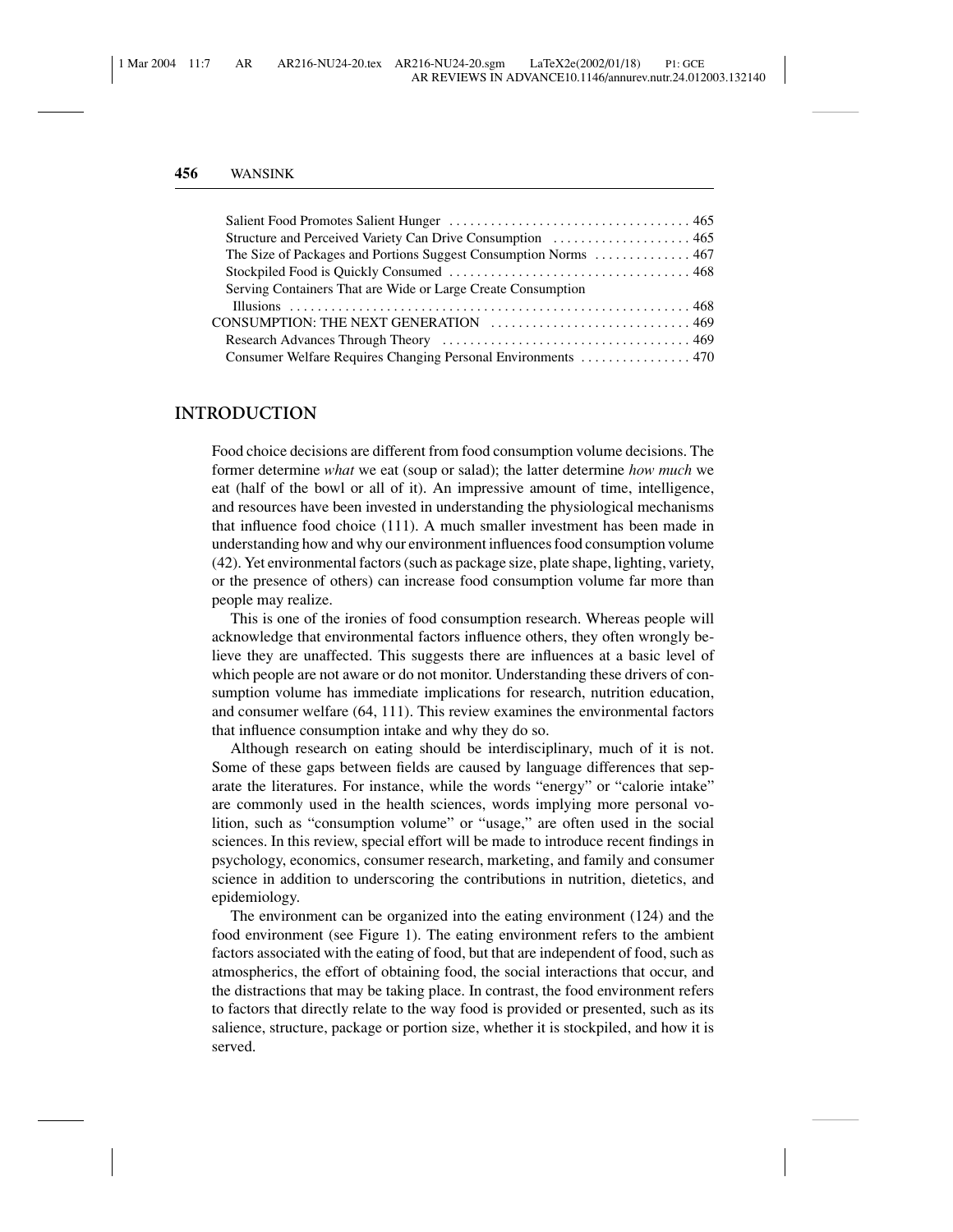

**Figure 1** Antecedents and mediators of food consumption volume.

Both environments contribute directly to consumption volume; they can also contribute indirectly by suggesting consumption norms and inhibiting consumption monitoring. For instance, dining with a friend can have a direct impact on consumption because of the longer duration of the meal. It can also have an indirect impact because of the consumption norms set by the friend—who cleans his plate and orders a dessert—and because the enjoyment of his or her company distracts one away from accurately monitoring consumption.

Although the environmental factors outlined in Figure 1 are discussed individually below, it is important to realize that they operate simultaneously. Consider the end-of-the-year weight gain that many experience over the holidays (105, 150). For most, this weight gain is a combined result of the eating environment and the food environment. The holiday eating environment directly encourages overconsumption because it involves parties (long eating durations), convenient leftovers (low eating effort), friends and relatives (eating with others), and a multitude of distractions. At the same time the food environment—the salience, structure, size, shape, and stockpiles of food—also facilitates overconsumption.

After underscoring the ubiquitous impact of consumption norms and consumption monitoring on behavior, this review describes the systematic influences of the eating environment and the food environment. For researchers, this review suggests that redirecting our focus to the processes behind consumption will raise the profile and impact of research. For health professionals, this review underscores how small structural changes in personal environments can help reduce the unknowing overconsumption of food.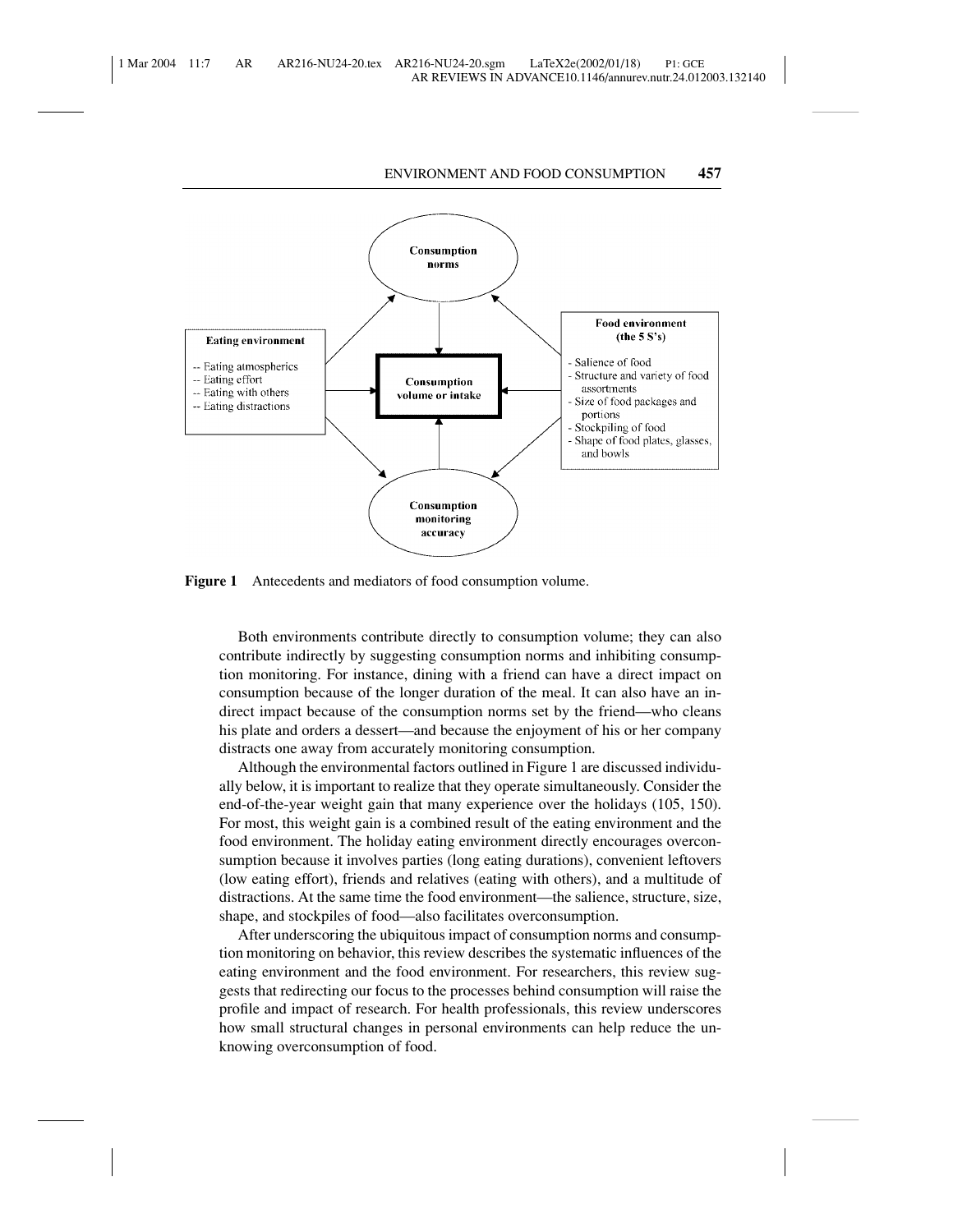# **WHAT MEDIATES CONSUMPTION?**

Research has effectively identified many of the environmental factors that influence consumption. It has less effectively, however, explained *why* they do so. Two promising starting points involve consumption norms and consumption monitoring. An important theme of this review is that consumption norms and consumption monitoring partially mediate or explain why many seemingly unrelated environmental factors consistently influence eating behavior in predictable ways.

# **Consumption Norms Offer Suggestible Benchmarks**

People can be very impressionable when it comes to how much they will eat. There is a flexible range as to how much food an individual can eat (40), and one can often "make room for more" (7, 26, 31).

A key element of Figure 1 is that of consumption norms. For many individuals, determining how much to eat or drink is a relatively low-involvement behavior that is a nuisance to monitor continually and accurately, so they instead rely on consumption norms to help them determine how much they should consume. Food-related estimation and consumption behavior can also be based on how much one normally buys or consumes (18). Consumption can be further influenced by other norms or cues that are present in the environment. Many seemingly isolated influences of consumption—such as package size, variety, plate size, or the presence of others—may involve or suggest a consumption norm that influences how much individuals will eat or drink.

Such norms suggest a quantity (or a range) that it is acceptable to consume. That is, the number of items in an assortment or the eating behavior of a dinner companion may serve as a normative benchmark that an individual uses to gauge how much should be consumed. Similarly, large plates or packages may implicitly or at least perceptually suggest it is appropriate to eat more food than would be suggested by smaller plates or smaller packages. The use of consumption norms, as with normative benchmarks in other situations, may be relatively automatic and may often occur outside of conscious awareness (117, 118).

# **Consumption Monitoring Moderates Consumption Discrepancies**

A second key element of Figure 1 is that of consumption monitoring, which helps individuals reduce discrepancies between perceived and actual consumption levels. The influence of environmental factors on consumption is magnified because they can bias or confuse one's estimate of how much he or she has eaten. Even when individuals were shown that larger package sizes caused people to underestimate their consumption by at least 20%, many participants in lab and field studies wrongly maintained that they were unaffected (134). The same is true with other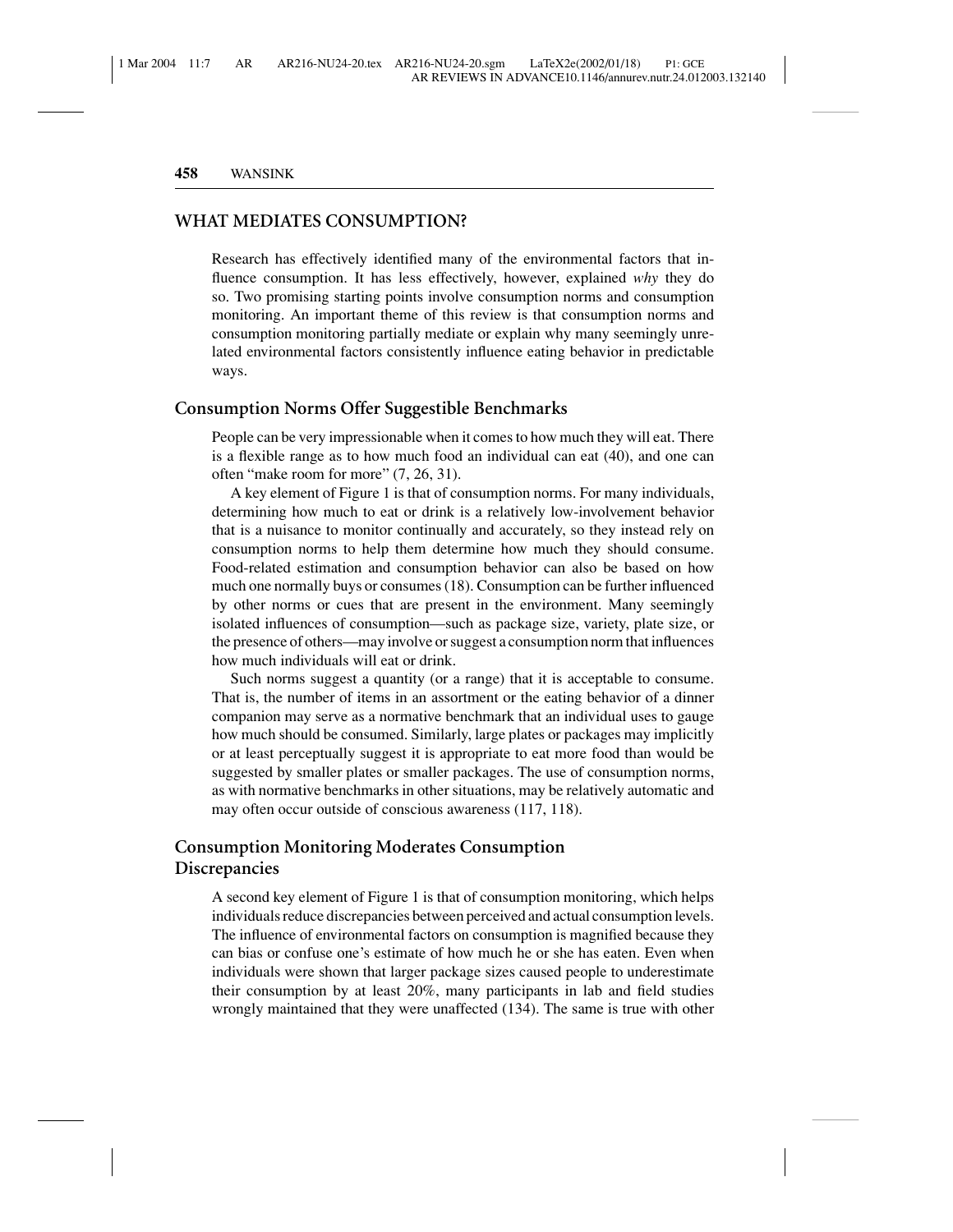studies examining low involvement behaviors (138). Whereas individuals readily acknowledge the influence of environmental factors on others, they deny that the factors influence them as well.

Not surprisingly, a major determinant of how much one eats in a distracting environment is often whether the person deliberately paid attention to (or attempted to monitor) how much he or she ate  $(1, 87)$ . In lieu of monitoring how much one is eating, people can use cues or rules-of-thumb (such as eating until a bowl is empty) to gauge how much they will eat. Unfortunately, using such cues and rules-of-thumb can yield biased estimates and surprises. In one study, unknowing diners were served tomato soup in bowls that were refilled through concealed tubing that ran through the table and into the bottom of the bowls. People eating from these "bottomless" bowls consumed 76% more soup than those eating from normal bowls, but estimated that they ate only 4.8 calories more (143).

Paradoxically, people who tend to be most focused on food consumption and weight control may be particularly susceptible to the environmental factors that spark overeating and which undermine their attempts at restraint (38, 66). Eating is multidimensional and difficult to monitor. This can cause people to focus more on food choice than on consumption volume, and it can lead to unmonitored, unintended results. For instance, people dining at an Italian restaurant correctly believed that if they ate butter with their bread they would consume fewer fat calories than if they dipped their bread in olive oil. What they did not realize, however, is that they compensated for this reduction in fat calories by eating 23% more bread during the course of the meal (140).

# **HOW THE EATING ENVIRONMENT STIMULATES CONSUMPTION**

What causes the initiation and the cessation of eating? One study asked dieters to maintain a consumption diary and to indicate what caused them to start and to stop eating (130). Aside from hunger, participants claimed they started eating because of the salience of food ("I saw the food"), the social aspects of eating ("I wanted to be with other people"), or simply because eating provided them with something to do ("I wanted something to do while watching TV or reading"). When asked why they stopped eating, some participants pointed to environmental cues (such as the time or the completion of the meal by others) that served as external signals that the meal should be over (116). Others stopped eating when they ran out of food, and still others stopped because their television program was finished or because they were at a stopping point in their reading.

These findings are consistent with others that suggest people may have continued to eat if they had been given more food, more time to eat, or more time to watch television (109). These responses illustrate four important consumption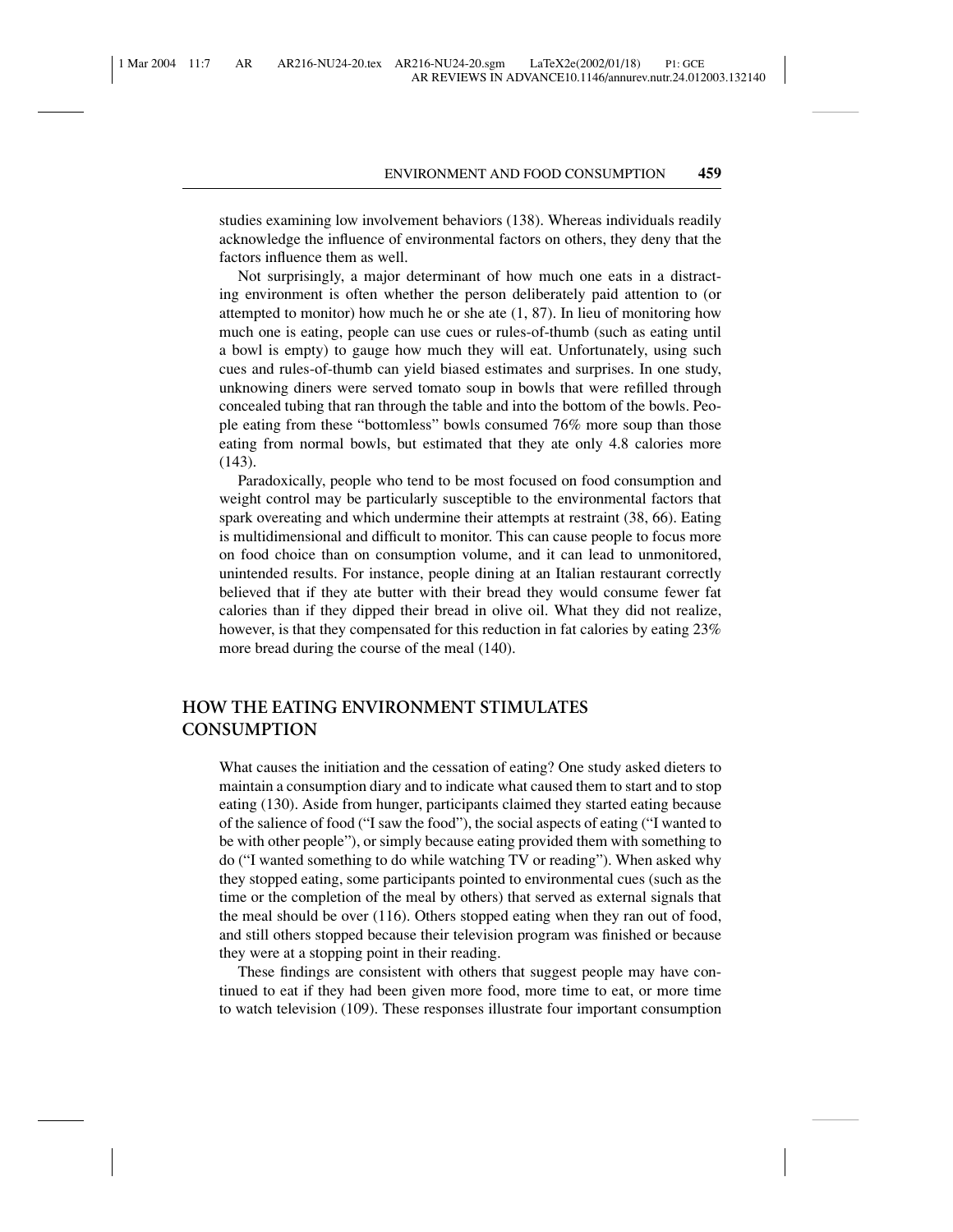drivers in the eating environment: (*a*) eating atmospherics, (*b*) eating effort, (*c*) eating with others, and (*d*) eating distractions. Each driver is investigated in turn below.

# **Atmospherics Influence Eating Duration**

Atmospherics refer to ambient characteristics—such as temperature, lighting, odor, and noise—that influence the immediate eating environment. Consider the direct physiological influence that ambient temperature has on consumption. People consume more during prolonged cold temperatures than during hot temperatures (13) because of the body's need to regulate its core temperature. In prolonged cold temperatures, more energy is needed to warm and maintain the body's core temperature (148); therefore, more food is eaten. In prolonged hot temperatures, the body's core temperature must be cooled and maintained (72); therefore, more liquids must be consumed.

Other atmospherics—such as lighting, odor, and noise—are similar to each other in that they have a more indirect or mediated impact on consumption. These atmospherics are thought to increase consumption volume partly because they simply make it comfortable or enjoyable for a person to spend more time eating (see Figure 2).

**LIGHTING** Dimmed or soft lighting appears to influence consumption in two different ways: by increasing eating duration, and by increasing comfort and disinhibition. It has been widely reported that harsh or bright illumination decreases how long people stay in a restaurant (120), whereas soft or warm lighting (including candlelight) generally causes people to linger and enjoy an unplanned dessert or



**Figure 2** Atmospherics that influence food consumption volume.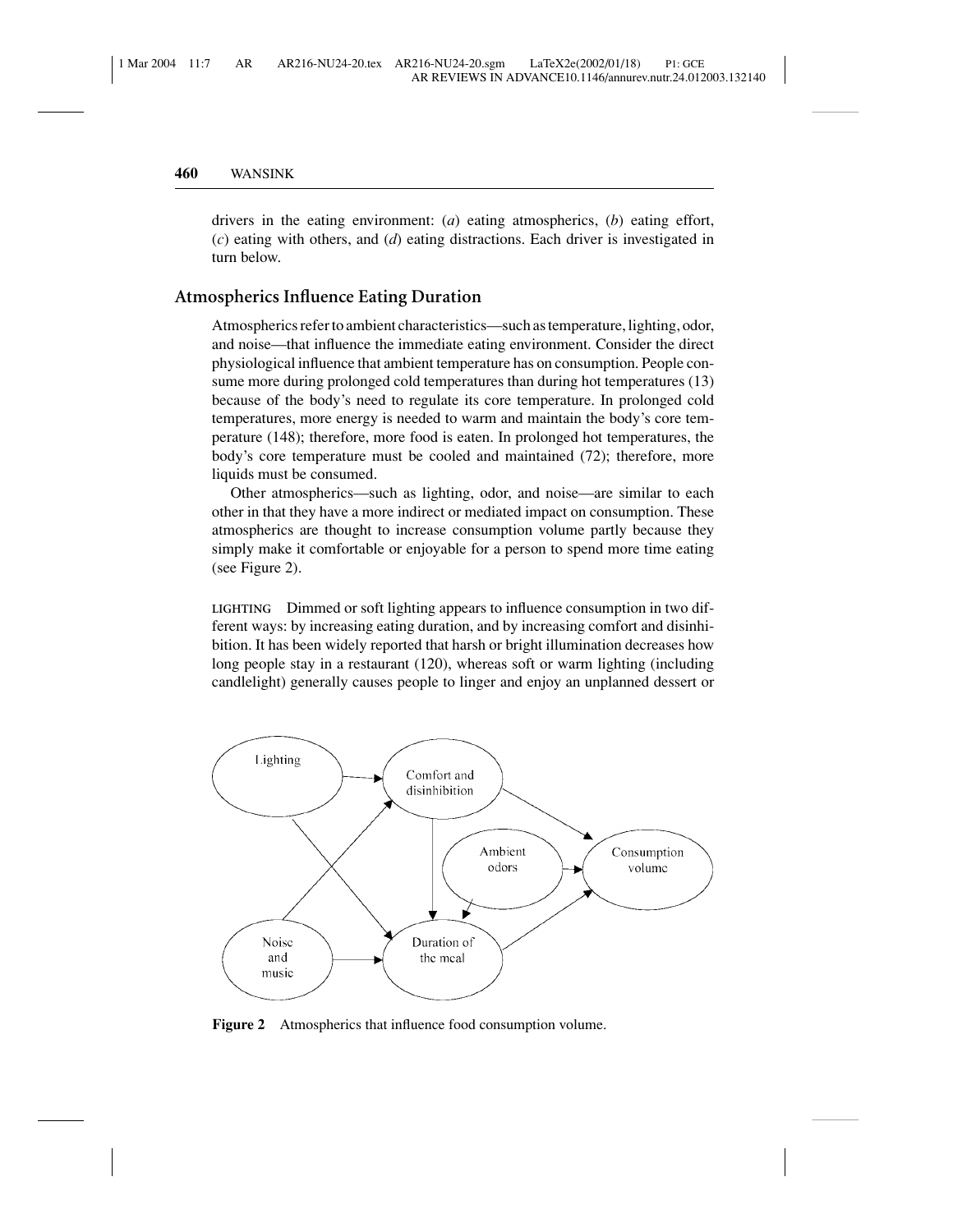an extra drink (63, 91). Because people are less inhibited and less self-conscious when the lights are low, they are likely to consume more than they otherwise would (57). The effect of lighting may be particularly strong when dining with others.

**ODOR** Odor can influence food consumption through taste enhancement or through suppression (108, 122). Unpleasant ambient odors are likely to shorten the duration of a meal and to suppress food consumption. Yet the reverse is not necessarily true; it is not known whether favorable odors necessarily increase consumption volume. It has been found, for instance, that regardless of whether a person tastes a food or simply smells it, sensory-specific satiety can occur within a reasonably short time (104). This suggests that although odors can have a depressing impact on consumption, they might not necessarily increase consumption other than by initiating it.

**NOISE AND THE SOUND OF MUSIC** Soft music generally encourages a slower rate of eating, longer meal duration, and higher consumption of both food and drinks (15). When preferred music is heard, individuals stay longer, feel more comfortable and disinhibited, and are more likely to order a dessert or another drink (70). In contrast, when music (or ambient noise) is loud, fast, or discomforting, people sometimes spend less time in a restaurant (76). In some cases, an abbreviated meal can lead individuals to quickly clean their plates and overeat without monitoring the extent to which they are full (61, 92). Although more controlled fieldwork needs to be done in this area, it appears that both extremes (soft, comforting music as well as loud, irritating noise) increase consumption, but they do so in different ways.

# **Increased Effort Decreases Consumption**

Effort is related to the ease, access, or convenience with which a food can be consumed. It is one of the strongest influences on consumption (58, 135). The effort it takes to obtain food often explains which foods people prefer and how much they will consume (149). Cafeteria studies show that people ate more ice cream when the lid of an ice cream cooler was left open than when it was closed (68), that they drank more milk when the milk dispenser was placed close to the dining area (60), and that they drank more water when a water pitcher was on their table than when it was further away (30).

Scores of studies have investigated effort and animal feeding (such as requiring animals to press bars to obtain food pellets), but surprisingly few have been conducted with humans (58). Notable exceptions include a study that showed obese people were much more likely to eat almonds if they were shelled versus unshelled (114). Another investigation found that obese subjects were more likely to use silverware than chopsticks (which require more of an effort) when compared to normal-weight patrons in Chinese restaurants (115). The same impact of effort was found in a study of nonobese secretaries who were given Hershey's kisses either on their desks or two meters away from their desk. When the candies were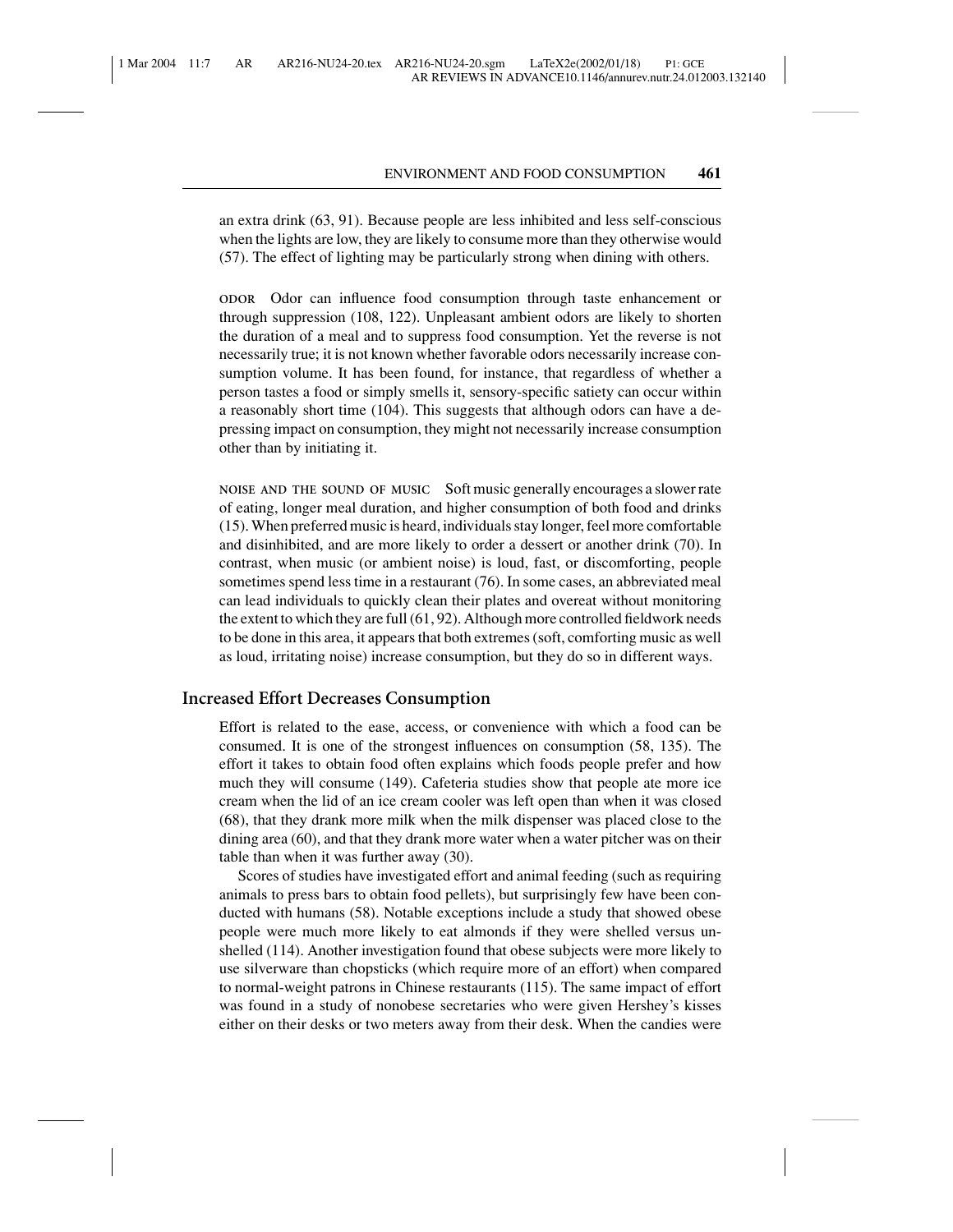placed on their desks, secretaries ate 5.6 more chocolates a day than when they had to stand up and walk two meters for them (78). These results help corroborate initial findings regarding effort (37), particularly when foods are ready to eat (17).

Although these studies focused on physical effort, psychological effort may also play a role in consumption. Recent plate waste studies among U.S. soldiers indicate that once any component of a field ration is opened, it is generally completely consumed. Although the physical effort to open the small component packages in a field ration is minimal, a psychological barrier may prevent individuals from opening another item if they have already opened and eaten several of them. Follow-up lab studies suggest that people tend to eat less when offered multiple small packages than when offered a large package of the same volume. Part of the reason is that the smaller packages provide discrete stopping points for a person to reconsider whether he or she wants to continue eating (135).

# **Socializing Influences Meal Duration and Consumption Norms**

It has been well established that the presence of other people influences not only what is eaten, but it can also increase how much is eaten (see Figure 3). Eating with familiar people can lead to an extended meal (4). In other cases, simply observing another's eating behavior—such as a role model (8), parent, friend, or even stranger (24)—can provide a consumption norm that can also influence how much the observer eats. These effects can be dramatic. De Castro has shown that meals eaten with one other person were 33% larger than those eaten alone (22),



**Figure 3** How social interactions influence food consumption volume.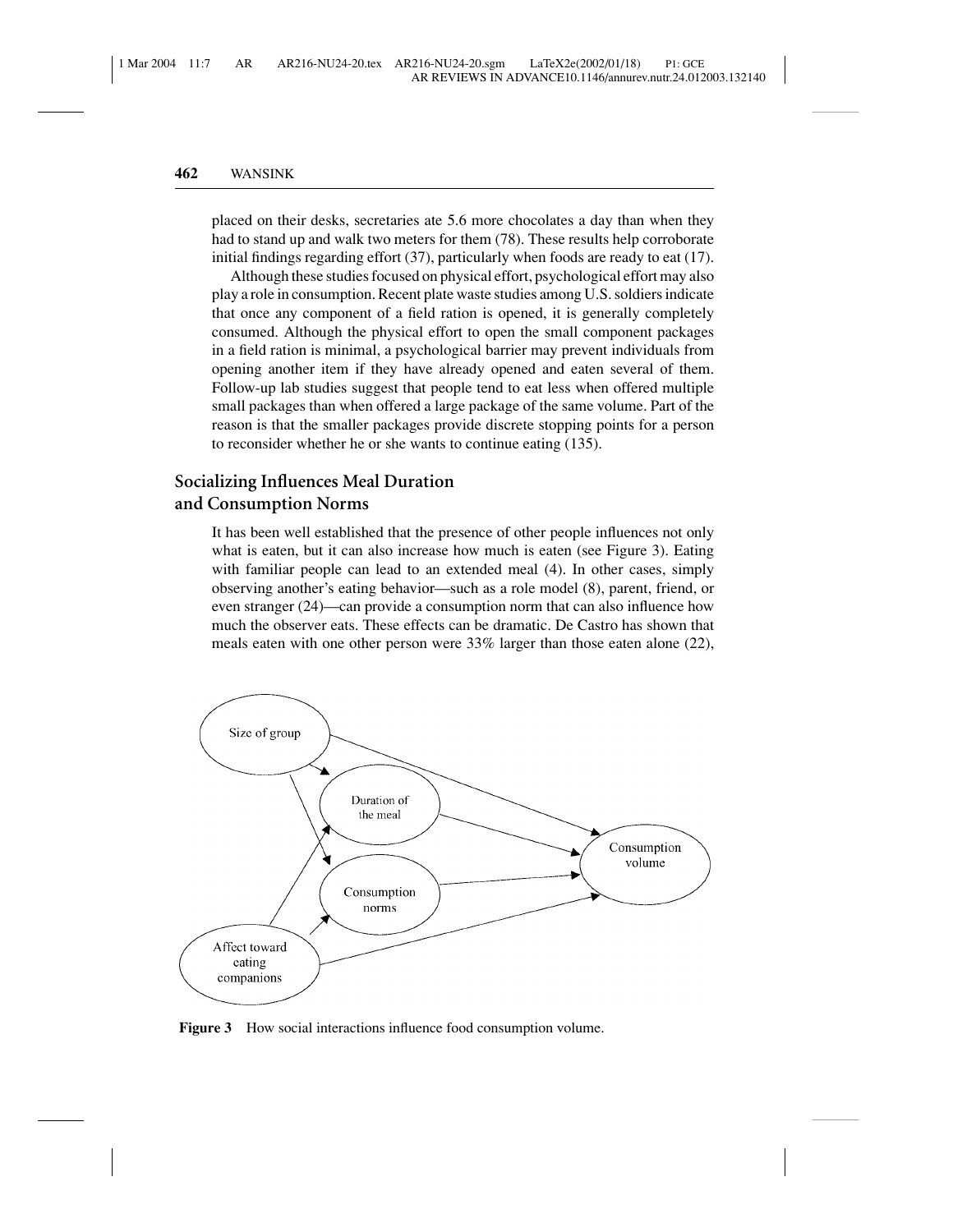and consumption increases of 47%, 58%, 69%, 70%, 72%, and 96% have been respectively associated with meals eaten with two, three, four, five, six, and seven or more people (23).

An increased amount is eaten at meals with familiar and friendly people because they can help make a meal relaxing, more enjoyable, and long. These meals can also reduce an individual's ability or motivation to monitor consumption. In contrast, eating with unfamiliar people can suppress food intake in situations where selfmonitoring and self-awareness is high, such as during job interviews or first dates (16, 71, 123).

Interestingly, as the number of eating companions increases, the average variability of how much is eaten may actually decrease (19). Pliner et al. (82) found that people eating alone ate less than those in groups of two or four, but that this was driven by the amount of time they spent dining. What is most interesting about this study is that as the number of people in the group increased, the variance in how much they ate appeared to decrease. That is, a person eating alone was likely to eat either much more or much less (on average) than when eating with a larger group. At least some part of this decrease in variance is likely to be a result of the consumption norms of the situation.

Indeed, simply viewing the behavior of others has been shown to have an implicit impact on consumption (39, 88). Studies have shown that students will vary the amount of cookies they eat (107) and the amount of water they drink (30), depending on how much fellow students are eating (88). The impact of these external social cues can be particularly strong on obese individuals (39).

# **Distractions Can Initiate, Obscure, and Extend Consumption**

Distractions such as reading or watching television can increase consumption by initiating, obscuring, and extending consumption. Distractions can initiate scriptrelated patterns of food consumption that are uncorrelated with hunger; they can obscure one's ability to monitor consumption; and they can extend the duration of a meal.

It was noted above that a diary survey of obese people indicated that some had stopped eating simply because a television program had ended or because they had finished reading a magazine (130). Just as the completion of a television show or a magazine article can lead one to terminate a meal, a longer television show or a longer magazine article may prolong the duration of a meal past the point of satiation.

Whereas part of the overconsumption associated with distractions such as television and magazines can be related to longer meals, another part of it is due to how the distraction can obscure one's ability to accurately monitor how much has been eaten. One controlled study showed that people who ate lunch while listening to a detective story ate 15% more than those who ate their lunch in silence (5). Distractions such as television, reading, movies, and sporting events may simply redirect attention to the point where orosensory signals of satiation are ignored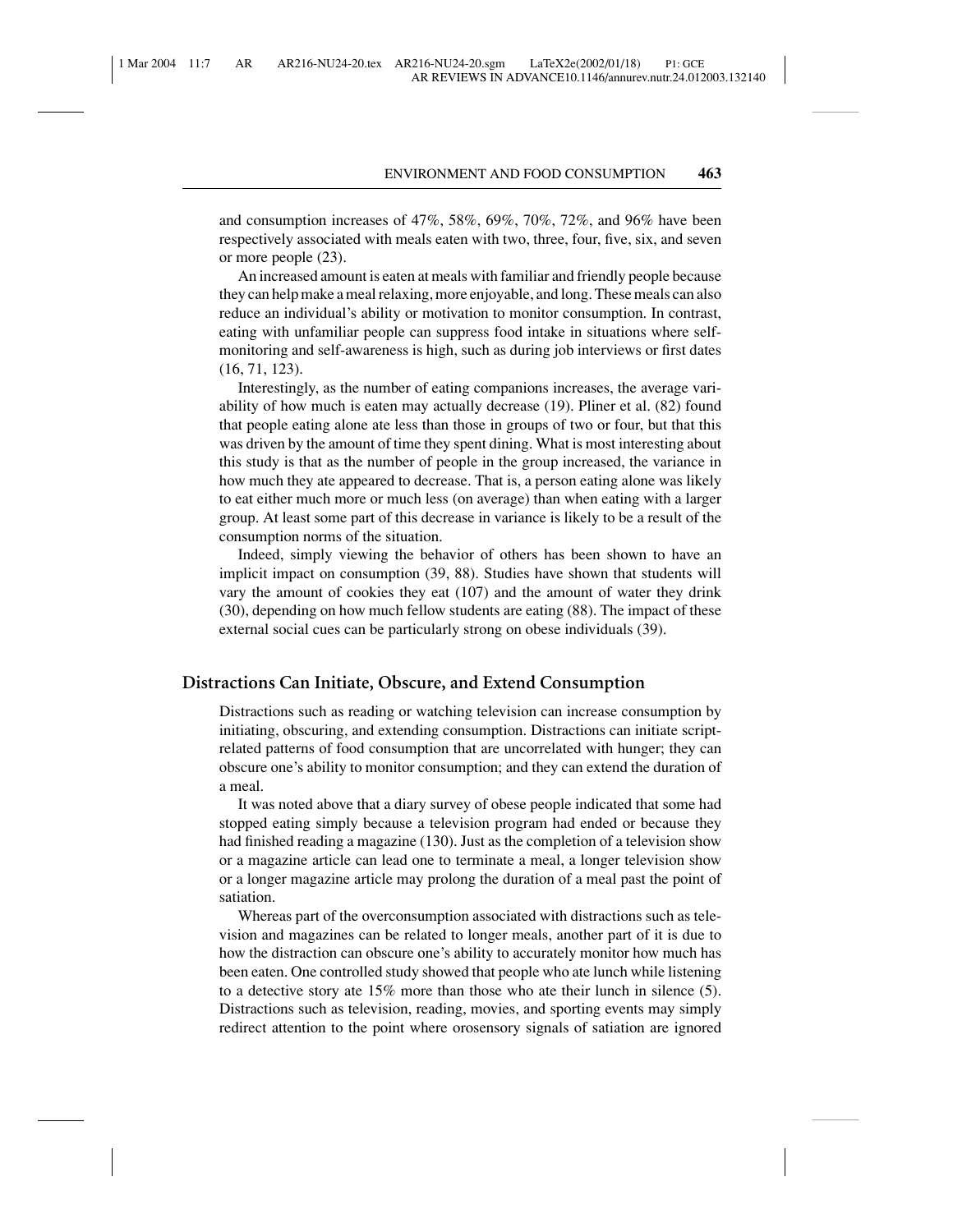(89). Consistent with this theory, the key correlate of how much popcorn people ate in a Chicago movie theater was whether they claimed they paid more attention to the movie or to how much they ate (144). The more attention they paid to the movie, the more popcorn they ate.

In addition to the influence these distractions have on meal duration and on monitoring, they can evoke consumption scripts that can initiate consumption because they lead people to associate the distraction with food. In fact, one's consumption during these events—be it a hot dog at a ballgame, popcorn during a movie, or cookies during a favorite television program—might simply be influenced by behaviorally ingrained eating scripts or patterns. That is, eating in these situations might be related more to habit than to hunger. Indeed, participants in a two-week panel study were asked to indicate how hungry they were each time they ate a meal or snack. People who ate meals or snacks while watching television reported being less hungry than those who ate when they were not watching television (123).

All of these findings are consistent with the basic notion that people may elect to snack in these distracting environments because such eating is part of a habitual consumption script and not because they are necessarily hungry. Rozin et al. showed that amnesiac patients who were told it was dinnertime ate a second complete meal only 10 to 30 minutes after having eaten a prior meal (109). Even if they are not physically hungry, simply thinking it is time to have a meal or a snack is enough to cause some people to eat (116, 147). For some people, one time to snack is when they turn on the television. Unfortunately, both children (25, 27) and adults (49, 128, 129) tend to snack more when watching television, and they may do so even if they are not physically hungry. Although it is frequently found that television viewing, food intake, and obesity are related (34, 54), these correlational studies are often confounded with factors such as a general lack of physical inactivity. Nevertheless, the studies do suggest an important relationship between inactivity and distracted consumption intake (126).

Yet this basic connection between distractibility and food intake may have an even more fundamental connection to obesity. Past research has indicated that obese people have a greater tendency to be distracted than nonobese people (93), and may eat even more than do normal-weight people in identical potentially distracting circumstances, be it watching a television program, reading a newspaper, or enjoying a conversation. In a media-rich, food-rich environment, distractionprone people will not be able to accurately monitor their consumption and are likely to overeat.

# **HOW THE FOOD ENVIRONMENT STIMULATES CONSUMPTION**

The allure of ice cream in the freezer is much stronger for most than the allure of broccoli in the refrigerator. Food intake can often be related to the perceived taste or cravings associated with foods (84, 136), and such cravings can differ across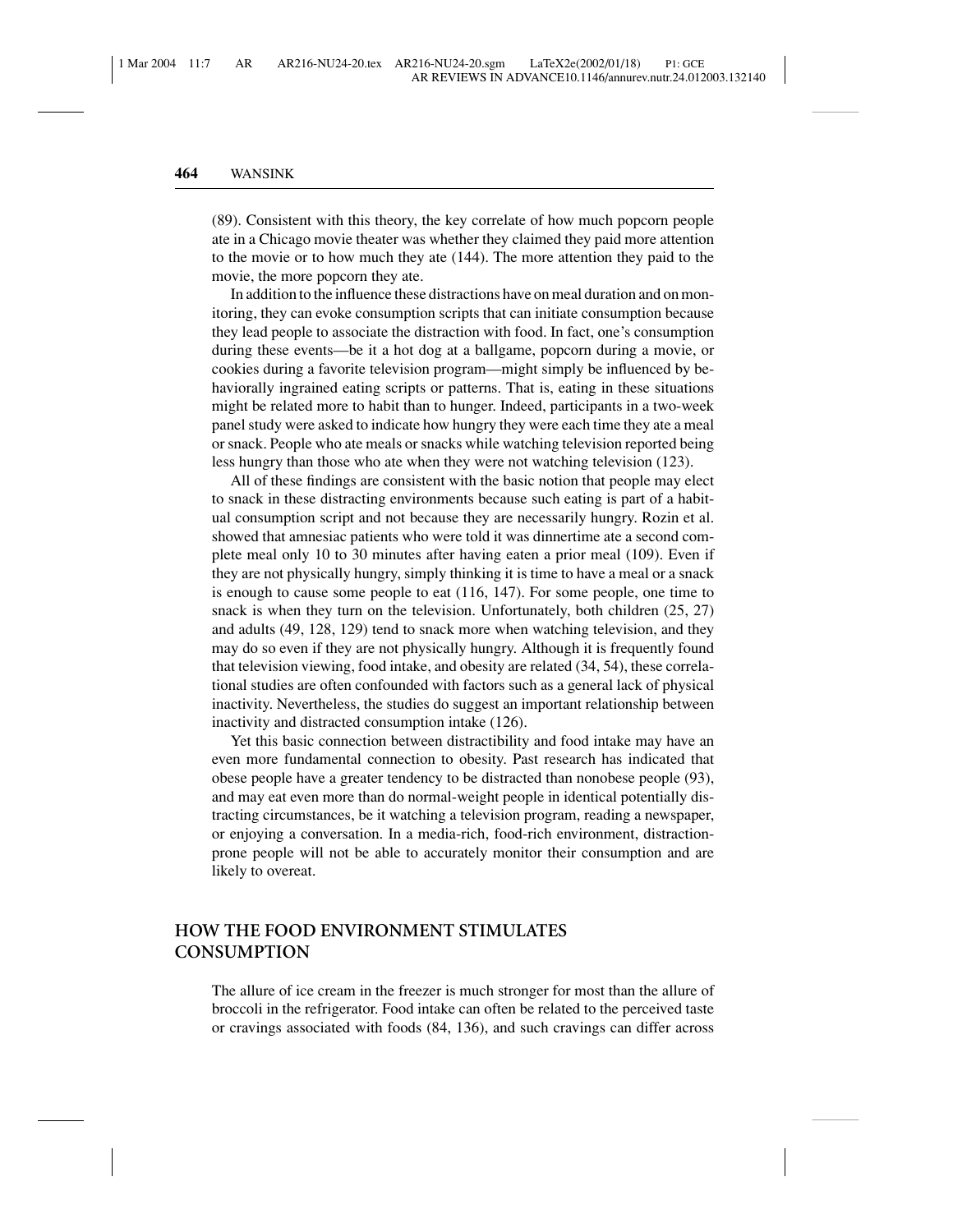gender and across age groups (136). It is well supported that liking for a food can increase chewing and swallowing rates (6), and it is generally correlated with greater consumption (10, 65).

Despite this link between palatability and consumption, the availability of tasty, highly palatable foods is neither a necessary nor a sufficient cause for overconsumption (67). People can unknowingly overeat unfavorable foods as much as they do their favorites. This section examines the food-related environmental factors that influence consumption volume but are unrelated to palatability. These factors can be characterized as the Five S's of the food environment: salience, structure, size, whether it is stockpiled, and how it is served.

#### **Salient Food Promotes Salient Hunger**

Simply seeing (or smelling) a food can stimulate unplanned consumption (11, 20). For instance, when 30 Hershey's kisses were placed on the desks of secretaries, the candies placed in clear jars were consumed 46% more quickly than those placed in opaque jars (142). Similarly, some who were given sandwich quarters wrapped in transparent wrap were found to eat more than those who were given sandwiches in nontransparent wrap (50).

It had been believed that such increased intake of visible foods occurred because their salience served as a continuously tempting consumption reminder. While part of this may be cognitively based, part is also psychologically based. Simply seeing or smelling a favorable food can increase reported hunger (12, 47, 53, 121) and can stimulate salivation (41, 94), which can be correlated with greater consumption (73). Recent physiological evidence suggests that the visibility of a tempting food can enhance actual hunger by increasing the release of dopamine, a neurotransmitter associated with pleasure and reward (132). The impact of these cues can be particularly strong with unrestrained eaters (46).

Although seeing or smelling a food can make it salient, salience can also be internally generated (112). One food recall study suggested that eating bouts associated with internally generated salience may involve greater consumption volume than those associated with externally generated salience, such as the sight or smell of a food (133). That is, people who impulsively ate a cookie when walking by a cookie dish reported eating less than those who more deliberately sought the cookies out. Another study manipulated the salience of canned soup by asking people to write a detailed description of the last time they ate soup. Those who increased their consumption salience of soup in this way intended to consume 2.4 times as much canned soup over the next two weeks than did their counterparts in the control condition (137).

## **Structure and Perceived Variety Can Drive Consumption**

Rolls and her colleagues have shown that if consumers are offered an assortment with three different flavors of yogurt, they are likely to consume an average of 23% more yogurt than if offered only one flavor (100). This basic notion that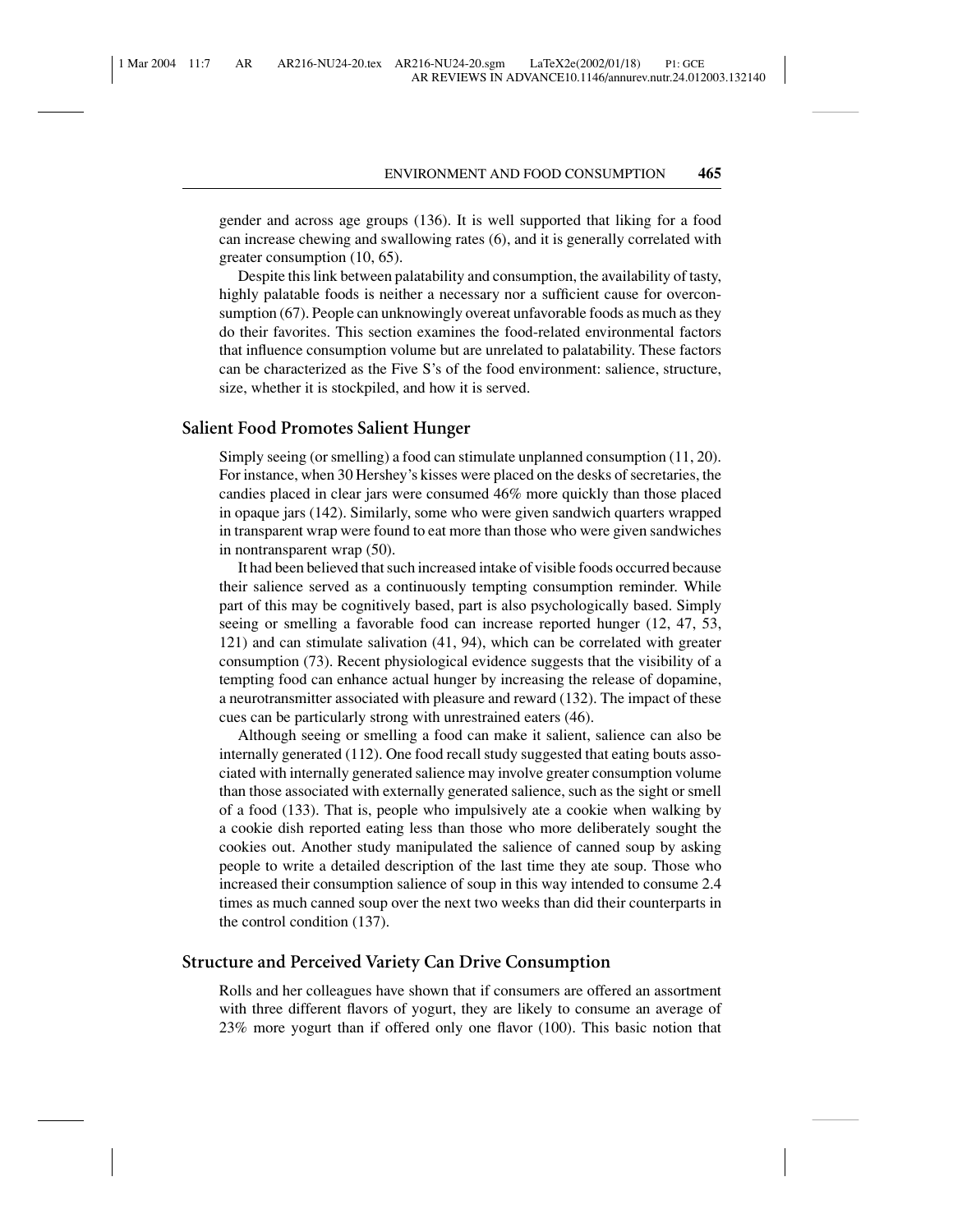increasing the variety of a food can increase the consumption volume of that food (69, 95) has been found across a wide range of ages (102) and across both genders (97, 99).

Recently, Kahn & Wansink have shown that simply increasing the perceived variety of an assortment can increase consumption (52). In one study they gave people an assortment of 300 M&M candies that were presented in either seven or ten different colors. Although the taste of each color was identical, those who had been given a bowl with ten colors ate 43% more (91 versus 64 candies) over the course of an hour than those who had been given seven colors. Further evidence of how perceived variety (versus actual variety) can influence consumption was shown when people were offered either organized or disorganized assortments of six flavors of 300 jelly beans. Those offered the disorganized assortment rated the assortment as having more variety, and they ate 69% more jellybeans (22 versus 13) than those offered the organized assortment of identical flavors (52).

Even if the actual variety of the assortment is not increased, these studies suggest that simply changing the structure of an assortment (for example, the organization, duplication, or symmetry) can increase how much is consumed. One reason this occurs is that increases in perceived variety make a person believe he or she will enjoy the assortment more (see Figure 4). A second reason this occurs is that increasing the perceived variety can concurrently suggest an appropriate amount to consume (the consumption norm) in a particular situation.

For researchers, it is important to know that perceptions of variety (43, 44, 131)—and not just actual variety—can influence consumption. For consumers, it is more important to know that one can personally adjust, modify, or design the immediate food environment in order to help them control their intake.



**Figure 4** How structure and assortment variety influence consumption.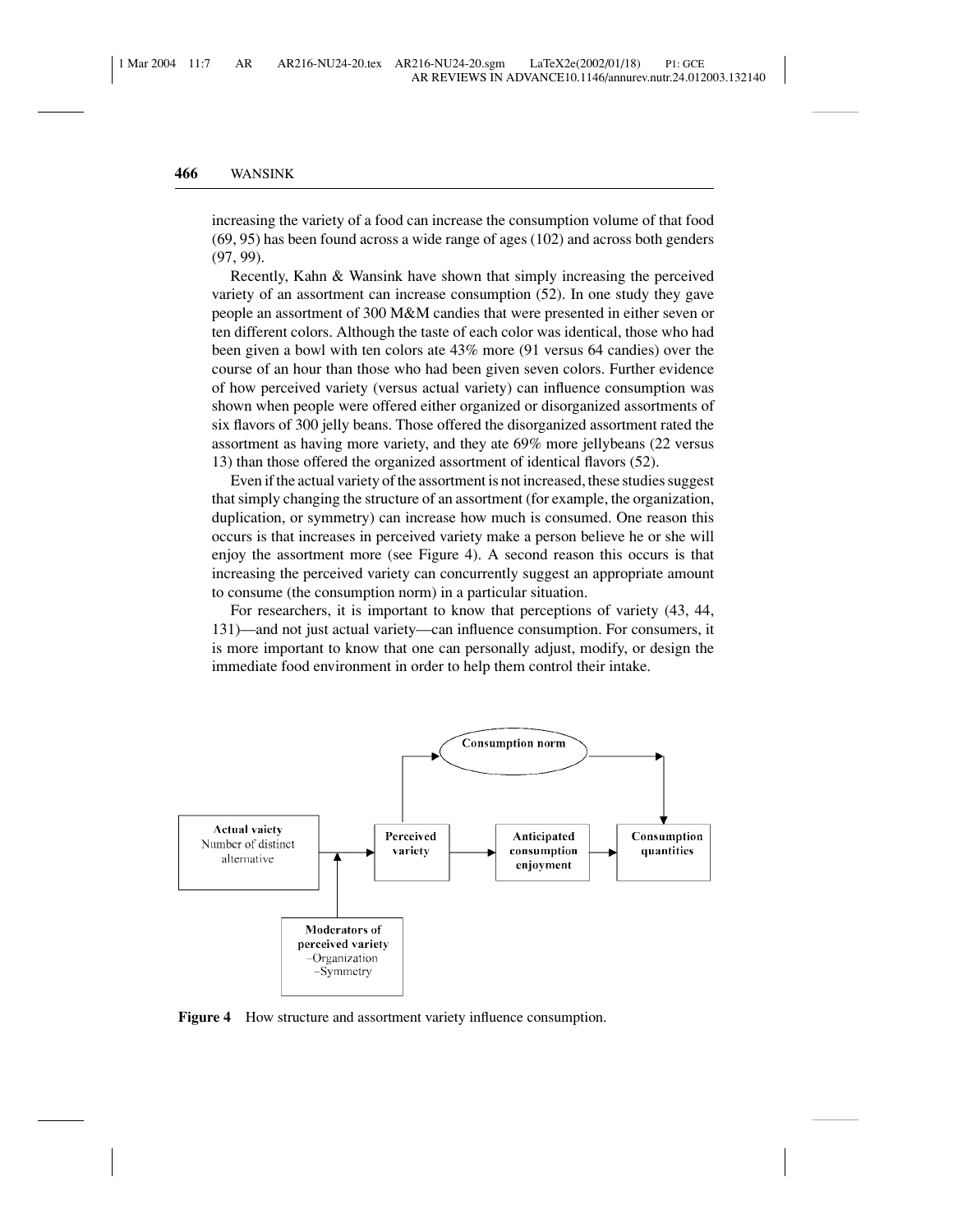# **The Size of Packages and Portions Suggest Consumption Norms**

There is overwhelming evidence that the size of food packaging and portions has steadily increased over the past 30 years (96, 151). Although this is a trend in much of the developed world, it is particularly common in the United States, and may help contribute to weight gain with some individuals (14, 36, 74). Rozin and his colleagues have shown that the size of packages and portions in restaurants, supermarkets, and even in recipes is much larger in the United States than in France, which is often considered to be a more food-centric country (110).

In relating this to consumption, it is well supported that the size of a package can increase consumption (134), as can the size of portion servings in kitchens (75, 103) and in restaurants (28). What is notable is that package and portion size can even increase the consumption of unfavorable foods. For instance, when moviegoers in a Philadelphia suburb were given either medium-size or large-size buckets of stale, 14-day-old popcorn, they ate 38% more popcorn from the larger buckets despite the poor taste of the popcorn (139). It would appear that environmental cues might sometimes be as powerful—within limits—as the taste of food itself.

Package and portion sizes have a considerable impact on consumption. When packages are doubled in size, consumption generally increases by 18% to 25% for many meal-related foods (such as spaghetti), and 30% to 45% for many snackrelated foods (134). Such predictable increases in consumption occurred even when Rolls and her colleagues altered the energy density of the food (55). In effect, the volume of food eaten tends to be a better indicator of how full individuals report they feel than does the calorie density of the food (98, 99, 103).

Significant child development research by Birch and Fisher has shown that portion size first begins to influence children between the ages of three and five (9, 32, 101). The tendency of children to let portion size influence their consumption volume has been referred to as the "clean your plate" phenomenon or the completion principle (119). However, neither of these suggested mechanisms explains why large packages also increase the use of less-edible products such as shampoo, cooking oil, detergent, dog food, and plant food. Nor does it explain why large packages of M&Ms, chips, and spaghetti increase consumption in studies where even the smaller portions were too large to eat in one sitting (33, 134). In both general cases, people poured or consumed more even though there was no possibility of cleaning one's plate.

The more general explanation of why large packages and portions increase consumption may be that they suggest larger consumption norms (recall Figure 1). They implicitly suggest what might be construed as a "normal" or "appropriate" amount to consume. This would also help explain why people consume more from half-filled large packages than they do from completely filled medium-sized packages that contain the same volume (134). Even if individuals do not clean their plates or finish the package, the larger size gives them liberty to consume beyond the point where they might have stopped with a smaller, but still unconstrained, supply.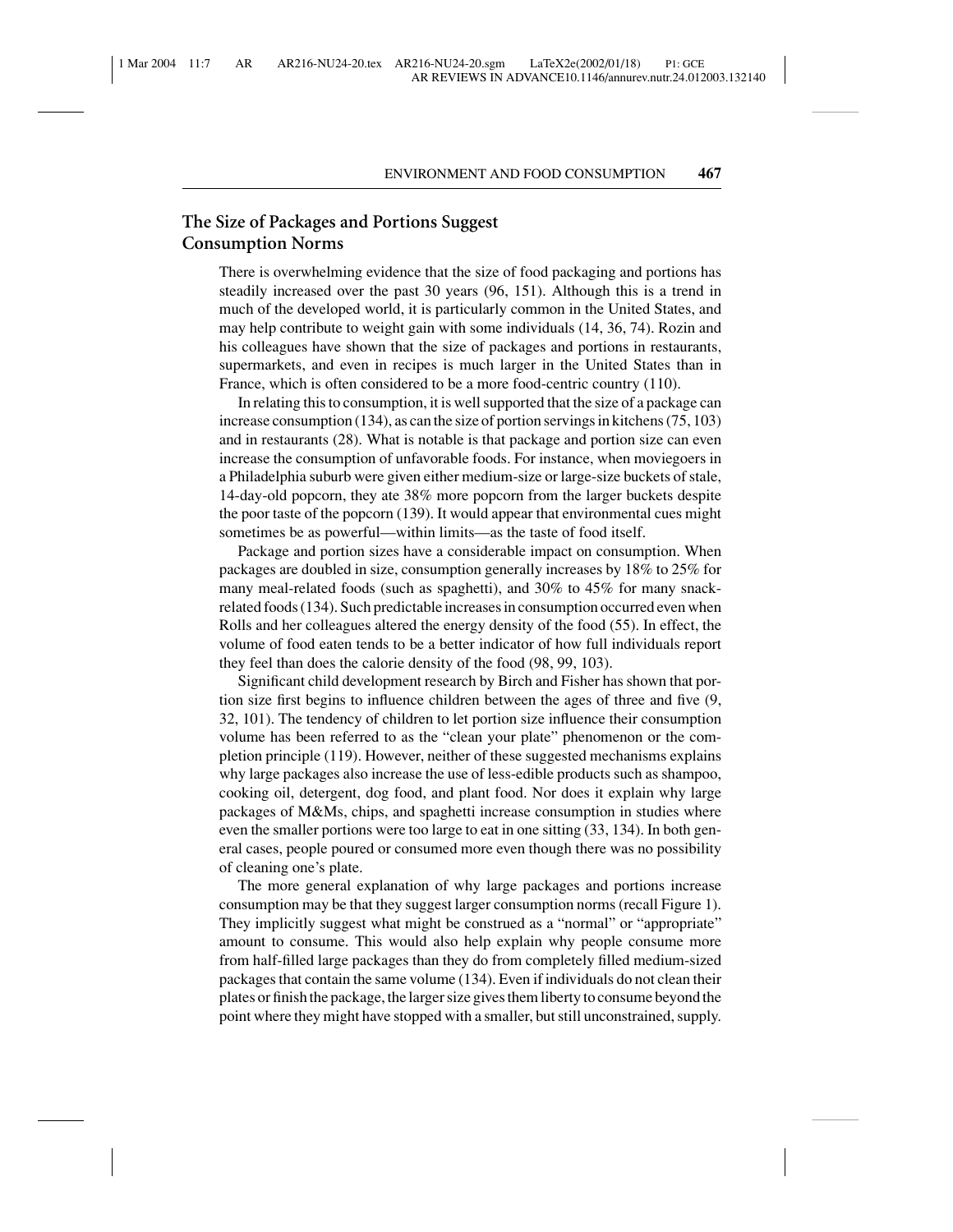# **Stockpiled Food is Quickly Consumed**

Having large stockpiles of food products at home (such as multi-unit packages purchased at wholesale club stores) can make those products more visible and salient than less-plentiful ones. Not only do stockpiled products take up a great deal of pantry space, they are often stored in salient locations until they are depleted to more manageable levels (17). Because visibility and salience can stimulate consumption frequency, it is often asserted that bulk buying or stockpiling contributes to overconsumption and may promote obesity.

To investigate this, Chandon & Wansink (17) stockpiled people's homes with either large or moderate quantities (twelve versus four) of eight different foods, and then monitored each family's consumption of these foods for two weeks. It was found that when convenient ready-to-eat foods were initially stockpiled, they were eaten at slightly twice the rate of nonstockpiled foods (an average of 112% faster) (17). After the eighth day, however, the consumption of these stockpiled foods was similar to that of the less-stockpiled foods, even though plenty of both remained in stock. This eventual decrease was partly due to burnout or taste satiation (45), but was also the result of the inventory level dropping to the point where the foods were much less visually salient (137).

To investigate the link between the visibility of stockpiled food and obesity, Terry & Beck (127) compared food storage habits in homes of obese and nonobese families. Curiously, although their first study showed that stockpiled food tended to be visible in the homes of obese families, their second study showed the opposite. In general, however, recently stockpiled products tend to be visually salient, and this is one reason why they are frequently consumed.

# **Serving Containers That are Wide or Large Create Consumption Illusions**

Nearly 72% of a person's caloric intake is consumed using serving aids such as bowls, plates, glasses, or utensils (135). If a person decides to eat half a bowl of cereal, the size of the bowl can act as a perceptual cue that may influence how much he or she serves and subsequently consumes. Even if these perceptual cues are inaccurate, they offer cognitive shortcuts that can allow serving behaviors to be made with minimal cognitive effort.

Consider drinking glasses and the vertical-horizontal illusion. Piaget and others have shown that when people observe a cylindrical object (such as a drinking glass), they tend to focus on its vertical dimension at the expense of its horizontal dimension (56, 79, 90). Even if the vertical dimension is identical to that of the horizontal dimension, people still tend to overestimate the height by 20%. This general principle explains why people marvel at the height of the St. Louis Arch but not at its equal-size width.

In the context of drinking glasses, when people estimate how much soda they have poured into a glass, there is a fundamental tendency to focus on the height of the liquid that has been poured and to downplay its width. To prove this, Wansink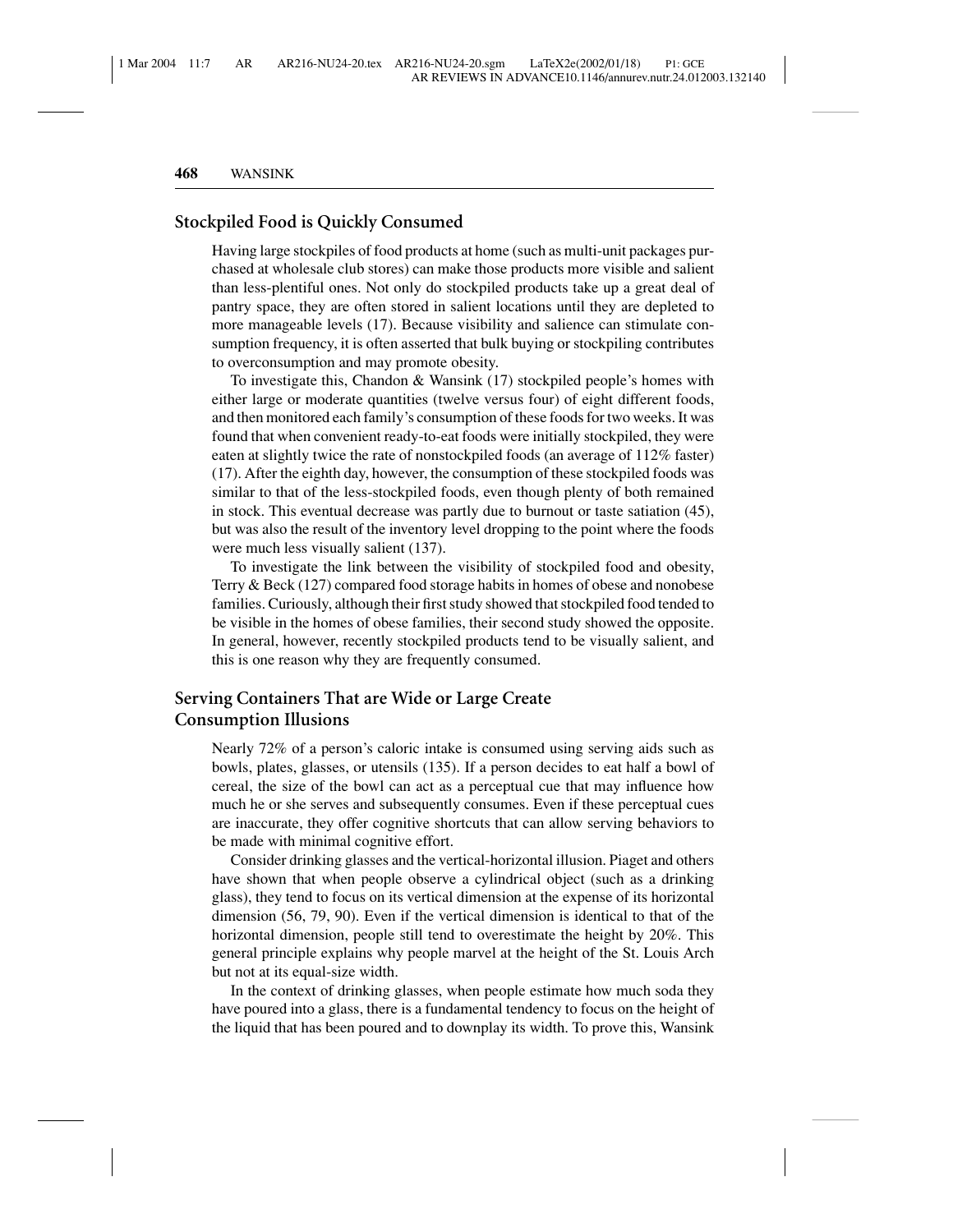& Van Ittersum conducted a study with teenagers at weight-loss camps (as well as a subsequent study with nondieting adults) and demonstrated that this basic visual bias caused teenagers to pour and drink 88% more juice or soda with short, wide glasses than with tall, narrow glasses that held the same volume (145). These teenagers believed, however, they poured half as much as they actually did. Similar results were found with veteran Philadelphia bartenders. When asked to pour 1.5 ounces of gin, whiskey, rum, and vodka into short, wide (tumbler) glasses, the bartenders poured 26% more than when they poured into tall, narrow (highball) glasses (145).

What about the size of plates and bowls? The size contrast illusion suggests that if we spoon four ounces of mashed potatoes on a 12-inch plate, we will underestimate its size compared to the same amount spooned onto an 8-inch plate (146). That is, the size contrast between the potatoes and the plate is greater when the plate is 12 inches in diameter than when it is 8 inches. A study at an ice cream social demonstrated consistent results. People who were randomly given 24- or 16-ounce bowls dished out and consumed an average of 27% more ice cream when given the larger bowls (141). The size contrast illusion also has an apparent effect on the use of spoons to measure medicine doses. When cough medicine was given to health center patients, the patients using larger spoons increased the dosage they poured by 31% over the recommended dosage level (146). There is a basic tendency to use the size of plates, bowls, and spoons as an indication of how much should be served and consumed.

## **CONSUMPTION: THE NEXT GENERATION**

Food consumption volume decisions are not the same as food choice decisions. The mechanisms behind each of these are very different. Although impressive resources have been invested in understanding food choice (85, 135), it is now becoming increasingly important to better understand what drives food consumption volume (86). Yet trying to address the overconsumption problem without a research strategy and without an eye on consumer welfare implications will only invite scattered, idiosyncratic studies that may simply end up proving the obvious.

Given the concern of obesity (21, 59), research progress in this area will advance when researchers systematically address theoretical issues that are broader than single studies. Given the impact that environmental factors have on unknowing consumers, consumer welfare will advance if these discoveries help them to personally and effectively alter their environment without having to continually monitor how much they eat.

# **Research Advances Through Theory**

Since the mid-1960s, researchers have been identifying many important factors correlated with food consumption. The next step needs to be in the direction of understanding the reasons behind food intake volume. The focus needs to explain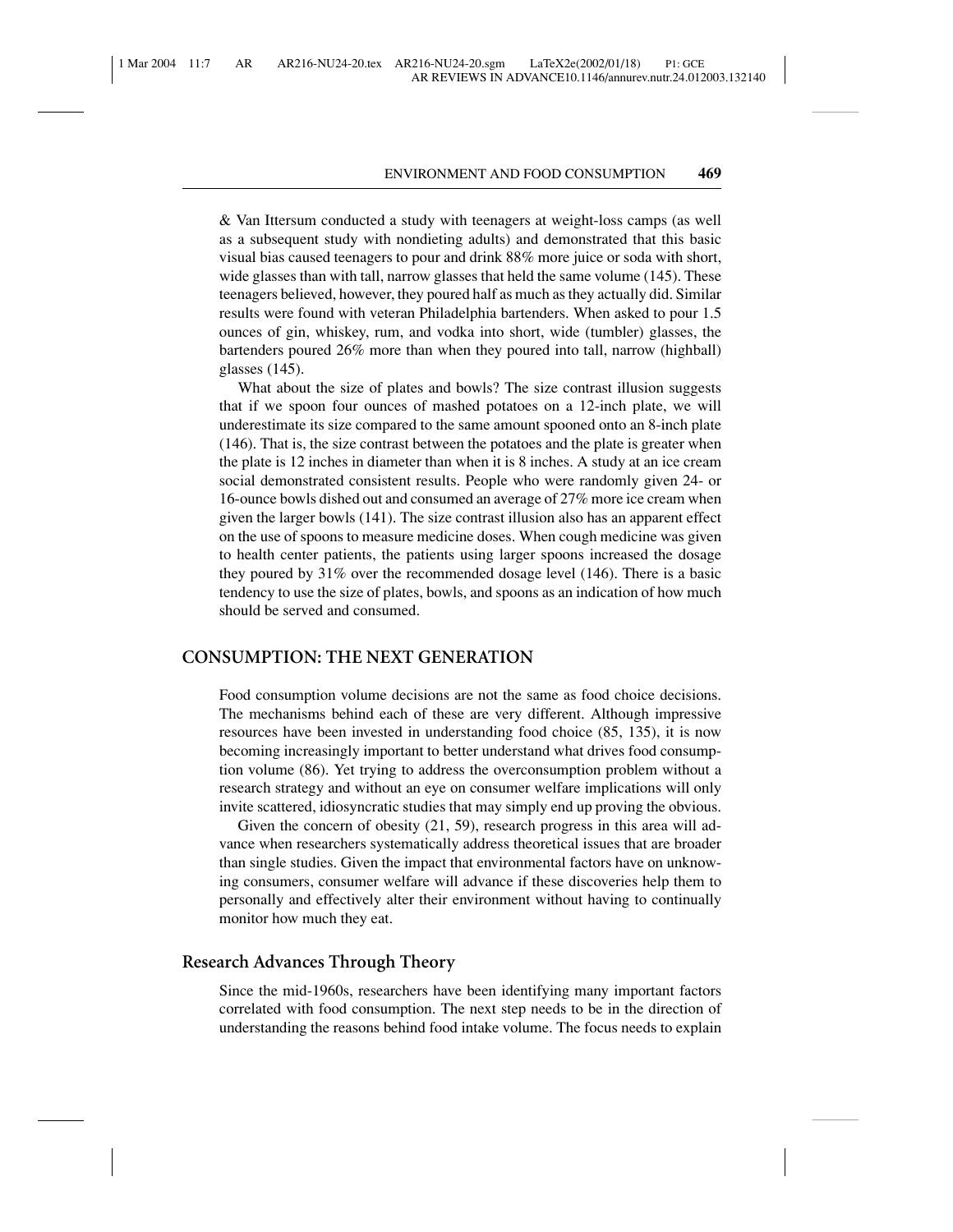*why* we eat the amount we eat, not simply show it. This entails more of a focus on developing and testing process models and theories of consumption. Doing so will allow more productive integration across studies and will help identify the more fundamental low-involvement drivers of consumption.

Early advances in better understanding these processes involved trying to determine whether obese individuals responded to environmental cues differently than nonobese individuals (75, 80, 81, 83, 113). Studies from the 1960s and 1970s indicated that obese people might be more responsive to many external cues, such as salience (106) and effort (50, 51). In returning to the impact of this earlier work, important process-related questions need to be addressed and low-involvement, nonmotivational issues need to be reconsidered (51, 77).

In redirecting our research efforts, two promising areas for study involve consumption norms and consumption monitoring. As illustrated in Figure 1, both at least partially mediate the impact of seemingly disparate drivers of consumption (such as package size, variety, and social influences). Keeping a focus on the mechanisms or processes behind consumption will help the interdisciplinary area of food consumption research progress in ways that can raise its profile and its impact on academia, on health practitioners, and ultimately on consumer welfare (86).

Part of this progress will entail better conceptualizing the consumption period being analyzed. Consumption is typically studied within a single-period feeding, such as during lunch, during snacks, or during a 30-minute lab experiment. It is important to realize, however, that multiperiod consumption involves both consumption quantity and consumption frequency and needs to be measured appropriately (125). Eating one chocolate each hour while at work influences daily intake as much as eating eight chocolates in one hour. Total consumption intake within a given time period (for instance, 24 hours) is comprised of how many occasions a food is eaten (frequency) and how much is eaten during each occasion (volume).

This distinction is important because consumption norms and consumption monitoring impact frequency and consumption volume differently. How frequently a food is eaten can be influenced by the salience of the food and by the effort required to obtain and consume it. The volume of food that is consumed in a sitting is influenced by a wide range of other factors and is partly mediated through consumption norms and through the amount one believes he or she has consumed. Understanding how environmental factors and situational cues bias estimates of consumption is a promising area for future research.

## **Consumer Welfare Requires Changing Personal Environments**

A wide range of individuals and institutions would like to better control a person's consumption of food for a wide range of reasons. Those in the hospitality industry want to decrease food costs (via serving size) without decreasing satisfaction. Those in public policy want to decrease waste. Those in health and nutrition want to decrease overconsumption. Those in strenuous field situations want to decrease underconsumption. Those on restricted diets want to decrease calorie, fat, or sugar intake.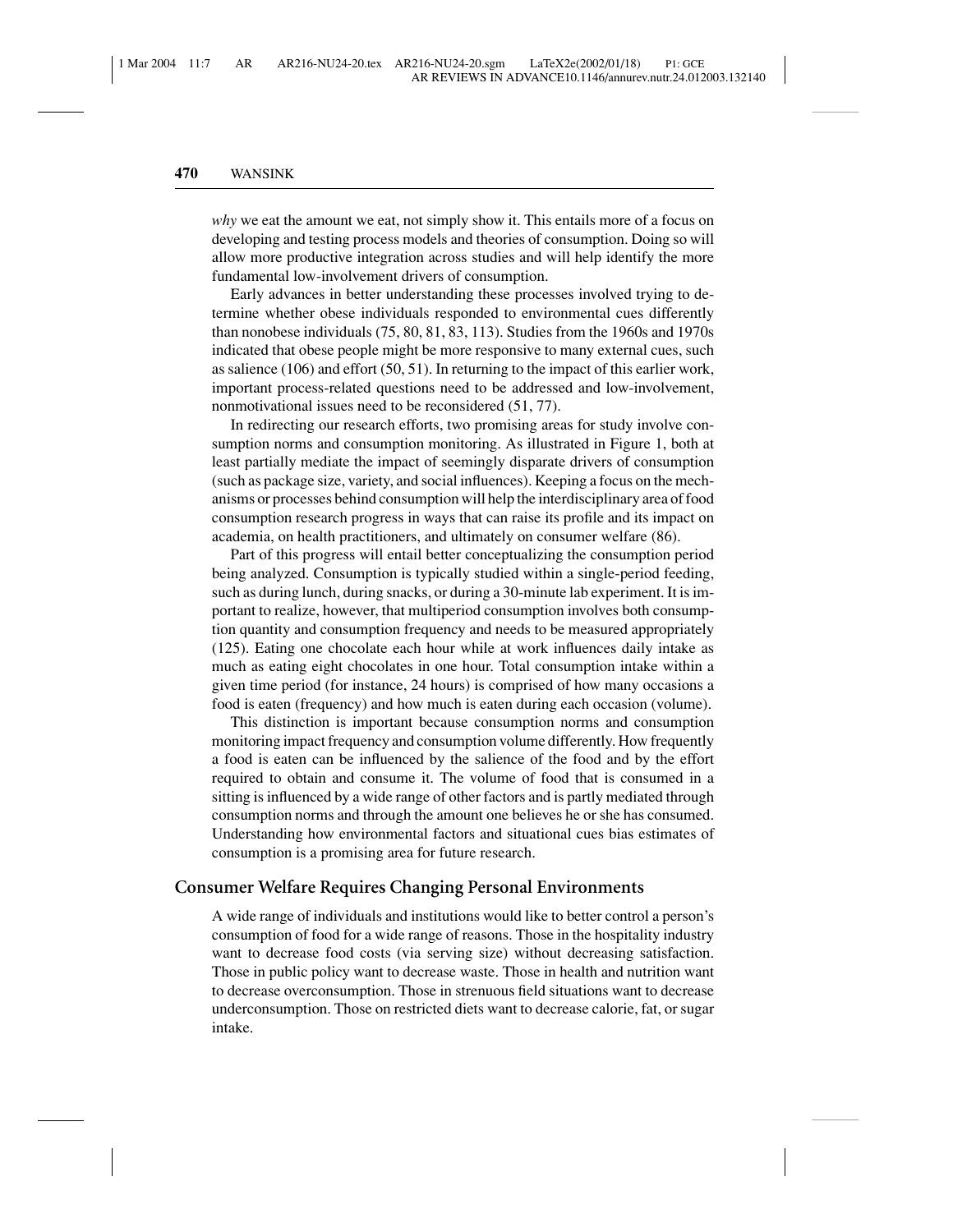# **TABLE 1** Altering one's personal environment to help reduce consumption

| <b>How environmental factors</b><br>influence consumption                                              | How one's personal environment can be altered to<br>help reduce consumption                                                                                                                                                                                                                                                                                                                                                                                                                                                                                                           |  |
|--------------------------------------------------------------------------------------------------------|---------------------------------------------------------------------------------------------------------------------------------------------------------------------------------------------------------------------------------------------------------------------------------------------------------------------------------------------------------------------------------------------------------------------------------------------------------------------------------------------------------------------------------------------------------------------------------------|--|
| The eating environment<br>Eating atmospherics:<br>Atmospherics influence<br>eating duration            | • Before completing a meal, have the breadbasket removed<br>or have an entrée portion wrapped up "to go." The<br>atmosphere of a long and relaxing dinner can then be enjoyed<br>without the temptation to overeat.<br>• Although soft music and candlelight can improve one's<br>enjoyment of a meal, they have calorie intake consequences.                                                                                                                                                                                                                                         |  |
| Eating effort: Increased effort<br>decreases consumption                                               | Instead of lingering and eating a dessert, enjoy a cup<br>of coffee in the pleasant atmosphere.<br>• Store tempting foods in less-convenient locations (such as<br>in a basement or in a top cupboard).<br>· Do not leave serving bowls and platters on the dinner table.                                                                                                                                                                                                                                                                                                             |  |
| Eating with others:<br>Socializing influences meal<br>duration and consumption<br>norms                | Keep second servings a safe distance away.<br>· Decide how much to eat prior to the meal instead of during it.<br>Order smaller quantities (e.g., half-size portions) to avoid<br>"keeping pace" during the meal.<br>• Model the behavior of a person who appears to be eating the<br>least or the slowest.                                                                                                                                                                                                                                                                           |  |
| Eating distractions:<br>Distractions can initiate,<br>obscure, and extend<br>consumption               | · Discourage "grazing" by focusing only on food. Try to eat<br>only when sitting down, and do this at a distraction-free table.<br>• Before eating a distracting meal or snack (such as eating<br>while watching television or reading the newspaper),<br>pre-serve the portions and allow no "refills."                                                                                                                                                                                                                                                                              |  |
| The food environment (the Five S's)                                                                    |                                                                                                                                                                                                                                                                                                                                                                                                                                                                                                                                                                                       |  |
| Salience of food: Salient food<br>promotes salient hunger                                              | • Eliminate the cookie jar, or replace it with a fruit bowl.<br>• Wrap tempting foods in foil to make them less visible<br>and more forgettable.<br>· Place healthier, low-density foods in the front of the<br>refrigerator and the less healthy foods in the back.                                                                                                                                                                                                                                                                                                                  |  |
| Structure and variety of food<br>assortments: Structure and<br>perceived variety drives<br>consumption | • Avoid multiple bowls of the same food (such as at<br>parties or receptions) because they increase perceptions<br>of variety and stimulate consumption.<br>• At buffets and receptions avoid having more than two<br>different foods on the plate at the same time.<br>• To discourage others from over-consuming in a high-variety<br>environment (such as at a reception or dinner party), arrange<br>foods into organized patterns. Conversely, arrange foods in<br>less-organized patterns to help stimulate consumption in the<br>cafeterias of retirement homes and hospitals. |  |

(*Continued*)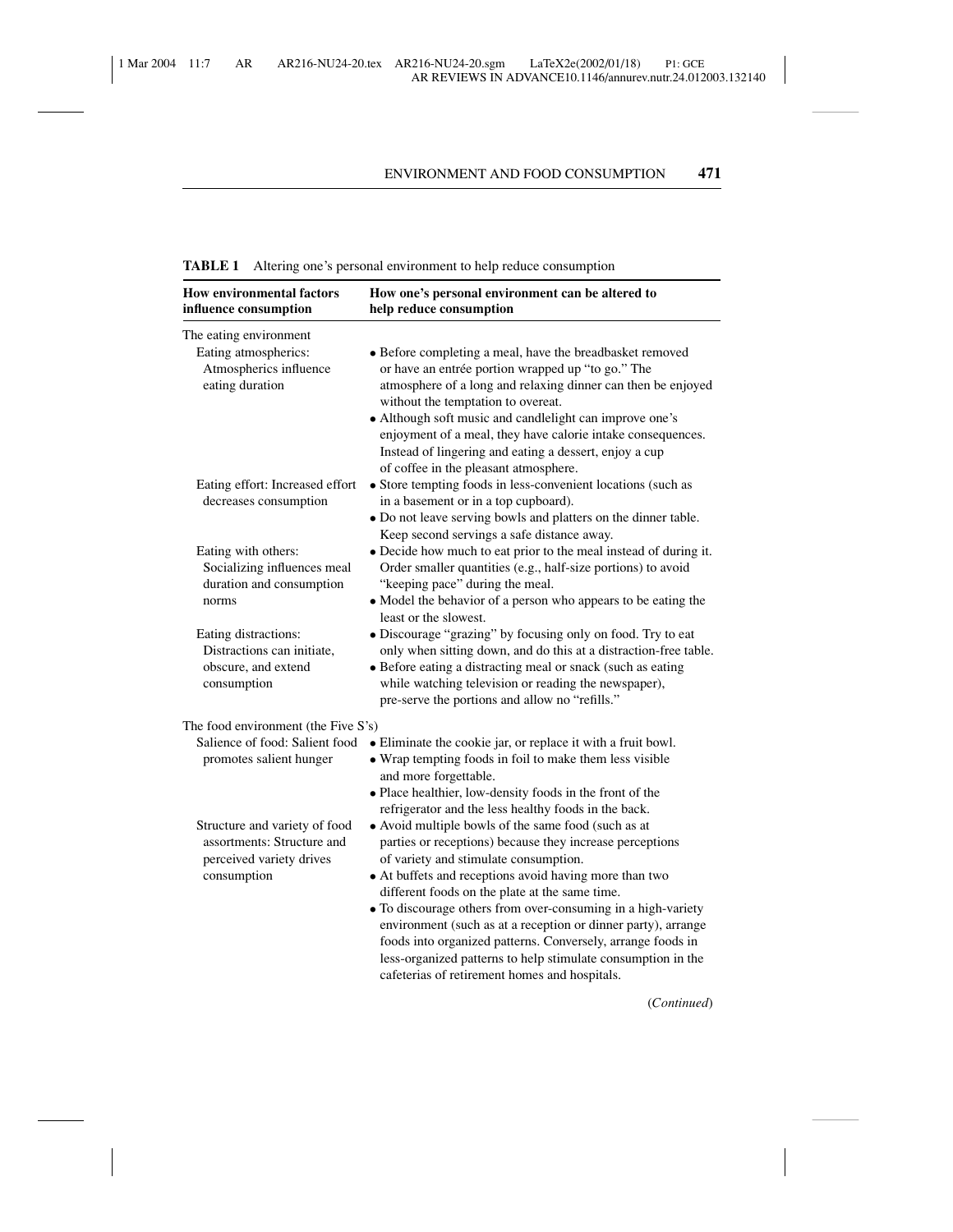#### **TABLE 1** (*Continued*)

| <b>How environmental factors</b><br>influence consumption                              | How one's personal environment can be altered to<br>help reduce consumption                                                                                                                                                                                 |
|----------------------------------------------------------------------------------------|-------------------------------------------------------------------------------------------------------------------------------------------------------------------------------------------------------------------------------------------------------------|
| Size of food packages and<br>portions: The size of                                     | • Repackage foods into smaller containers to suggest<br>smaller consumption norms.                                                                                                                                                                          |
| packages and portions<br>consumption norms                                             | • Plate smaller dinner portions in advance.                                                                                                                                                                                                                 |
|                                                                                        | • Never eat from a package. Always transfer food to a<br>plate or bowl in order to make portion estimation easier.                                                                                                                                          |
| Stockpiling of food: Stockpiled<br>food is quickly consumed                            | • Out of sight is out of mind. Reduce the visibility of<br>stockpiled foods by moving them to the basement or to<br>a cupboard immediately after they are purchased.<br>• Reduce the convenience of stockpiled foods by boxing<br>them up or freezing them. |
|                                                                                        | • Stockpile healthy, low-energy-density foods<br>to stimulate their consumption and to leave less<br>room for their high-density counterparts.                                                                                                              |
| Serving containers: Serving<br>containers that are wide<br>or large create consumption | • Replace short wide glasses with tall narrow ones.<br>• Reduce serving sizes and consumption by using<br>smaller bowls and plates.                                                                                                                         |
| illusions                                                                              | • Use smaller spoons rather than larger ones when serving<br>oneself or when eating from a bowl.                                                                                                                                                            |

Consumption is a context where understanding fundamental behavior has immediate implications for consumer welfare (21). People are often surprised at how much they consume, and this indicates their consumption may be influenced at a basic level of which they are not aware or do not monitor. This is why simply knowing these environmental traps exist does not typically help in avoiding them  $(2, 48)$ . Relying only on cognitive control  $(11)$  and on will power  $(3)$  often yields disappointing results. Furthermore, consistently reminding individuals to vigilantly monitor their actions around food is not realistic (62). At best, continued cognitive oversight is difficult for people who are focused, disciplined, and concentrated; it is nearly impossible for those who are not.

What can be done? The studies reviewed here illustrate how an individual can alter his or her personal environment so it does not have unintended effects on how much is eaten. For some, this might involve repackaging bulk food into singleserving containers, storing tempting foods in less-convenient locations, and plating more modest amounts of food prior to beginning a meal (and allowing no refills). For others, simply using narrow glasses and smaller plates might be all that is required to make their environment less conducive to overeating. Table 1 outlines ideas that can serve as initial steps in these directions.

The environment can work for people or against people. On one hand, it can contribute to the overconsumption of food by unknowing individuals. On the other hand, a personally altered environment can help individuals more effortlessly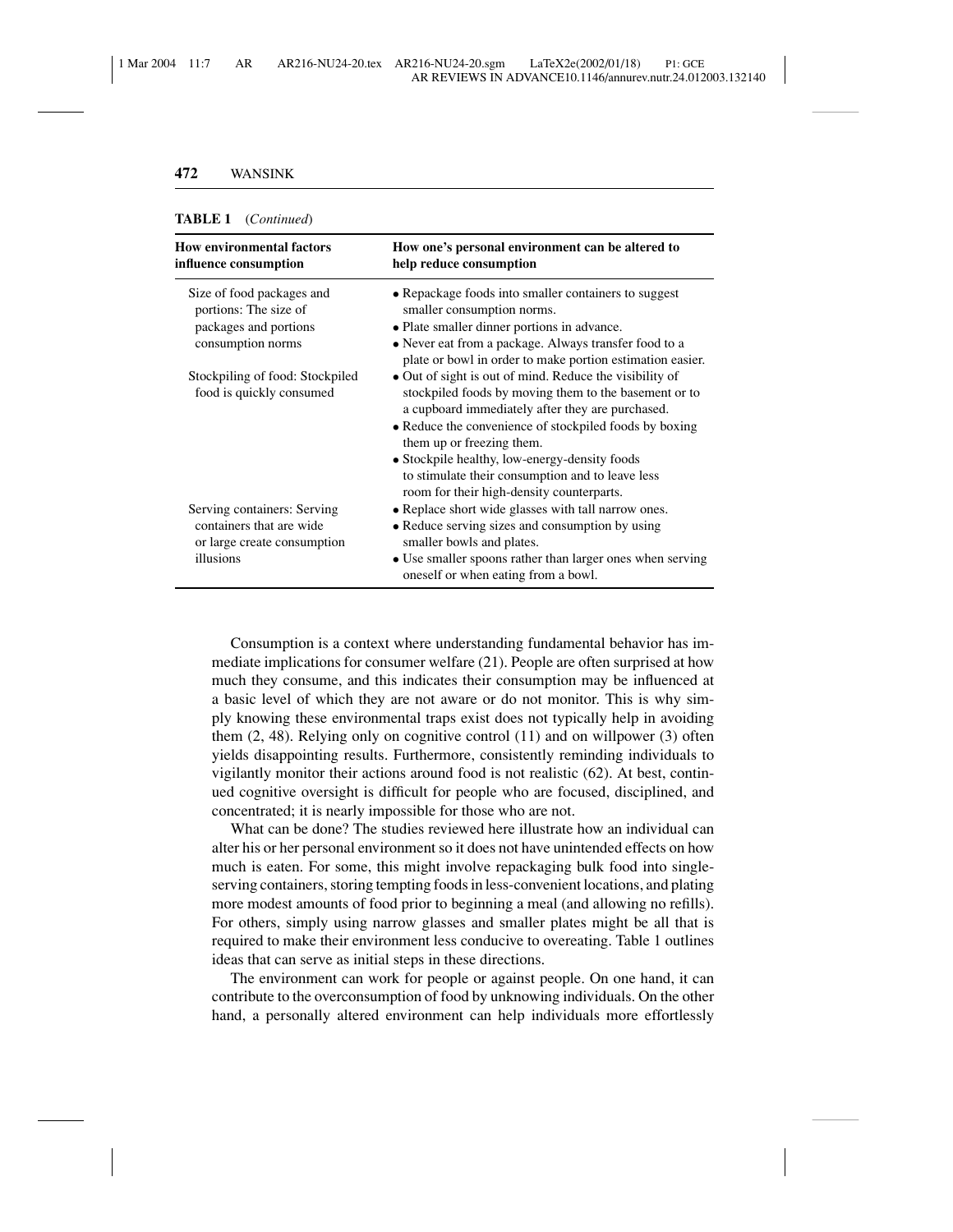control their consumption and lose weight in a way that does not necessitate the discipline of dieting or the unintended consequences of external intervention.

#### **The** *Annual Review of Nutrition* **is online at http://nutr.annualreviews.org**

#### **LITERATURE CITED**

- 1. Arkes HR. 1991. Costs and benefits of judgment errors—implications for debiasing. *Psychol. Bull.* 110:486–98
- 2. Baranowski T, Cullen KW, Nicklas T, Thompson D, Baranowski J. 2003. Are current health behavioral change models helpful in guiding prevention of weight gain efforts? *Obes. Res.* 11:23–43S
- 3. Bell R, Marshall DW. 2003. The construct of food involvement in behavioral research: scale development and validation. *Appetite* 40:235–44
- 4. Bell R, Pliner PL. 2003. Time to eat: the relationship between the number of people eating and meal duration in three lunch settings. *Appetite* 41:215–18
- 5. Bellisle F, Dalix A-M. 2001. Cognitive restraint can be offset by distraction, leading to increased meal intake in women. *Am. J. Clin. Nutr.* 74:197–200
- 6. Bellisle F, Le Magnen J. 1980. The structure of meals in humans: eating and drinking patterns in lean and obese subjects. *Appetite* 1:203–13
- 7. Berry SL, Beatty WW, Klesges RC. 1985. Sensory and social influences on ice-cream consumption by males and females in a laboratory setting. *Appetite* 6:41–45
- 8. Birch LL, Fisher JO. 2000. Mother's child-feeding practices influence daughters' eating and weight. *Am. J. Clin. Nutr.* 71:1054–61
- 9. Birch LL, McPhee L, Shoba BC, Steinberg L, Krehbiel R. 1987. Clean up your plate: effects of child feeding practices on the conditioning of meal size. *Learn. Motiv.* 18:301–17
- 10. Bobroff EM, Kissileff HR. 1986. Effects of changes in palatability on food intake

and the cumulative food intake curve in man. *Appetite* 7:85–96

- 11. Boon B, Stroebe W, Schut H, Jansen A. 1998. Food for thought: cognitive regulation of food intake. *Br. J. Health Psychol.* 3:27–40
- 12. Bossert-Zaudig S, Laessle R, Meiller C, Ellring H. 1991. Hunger and appetite during visual perception of food in eating disorders. *Eur. Psychiatry* 6:237–42
- 13. Brobeck JR. 1948. Food intake as a mechanism of temperature regulation. *Yale J. Biol. Med.* 20:545–52
- 14. Brownell KD, Horgen KB. 2003. *Food Fight: The Inside Story of the Food Industry, America's Obesity Crisis, and What We Can Do About It*. New York: McGraw-Hill/Contemporary Books
- 15. Caldwell C, Hibbert SA. 2002. The influence of music tempo and musical preference on restaurant patrons' behavior. *Psychol. Mark.* 19:895–917
- 16. Chaiken S, Pliner P. 1990. Eating, social motives, and self-presentation in women and men. *J. Exp. Soc. Psychol.* 26:240– 54
- 17. Chandon P, Wansink B. 2002. When are stockpiled products consumed faster? A convenience-salience framework of post-purchase consumption incidence and quantity. *J. Mark. Res.* 39:321–35
- 18. Chandon P, Wansink B. 2005. Quantity and salience biases in food consumption and inventory estimation. Under review
- 19. Clendennen V, Herman CP, Polivy J. 1994. Social facilitation of eating among friends and strangers. *Appetite* 23:1–13
- 20. Cornell CE, Rodin J, Weingarten H. 1989. Stimulus-induced eating when satiated. *Physiol. Behav.* 45:695–704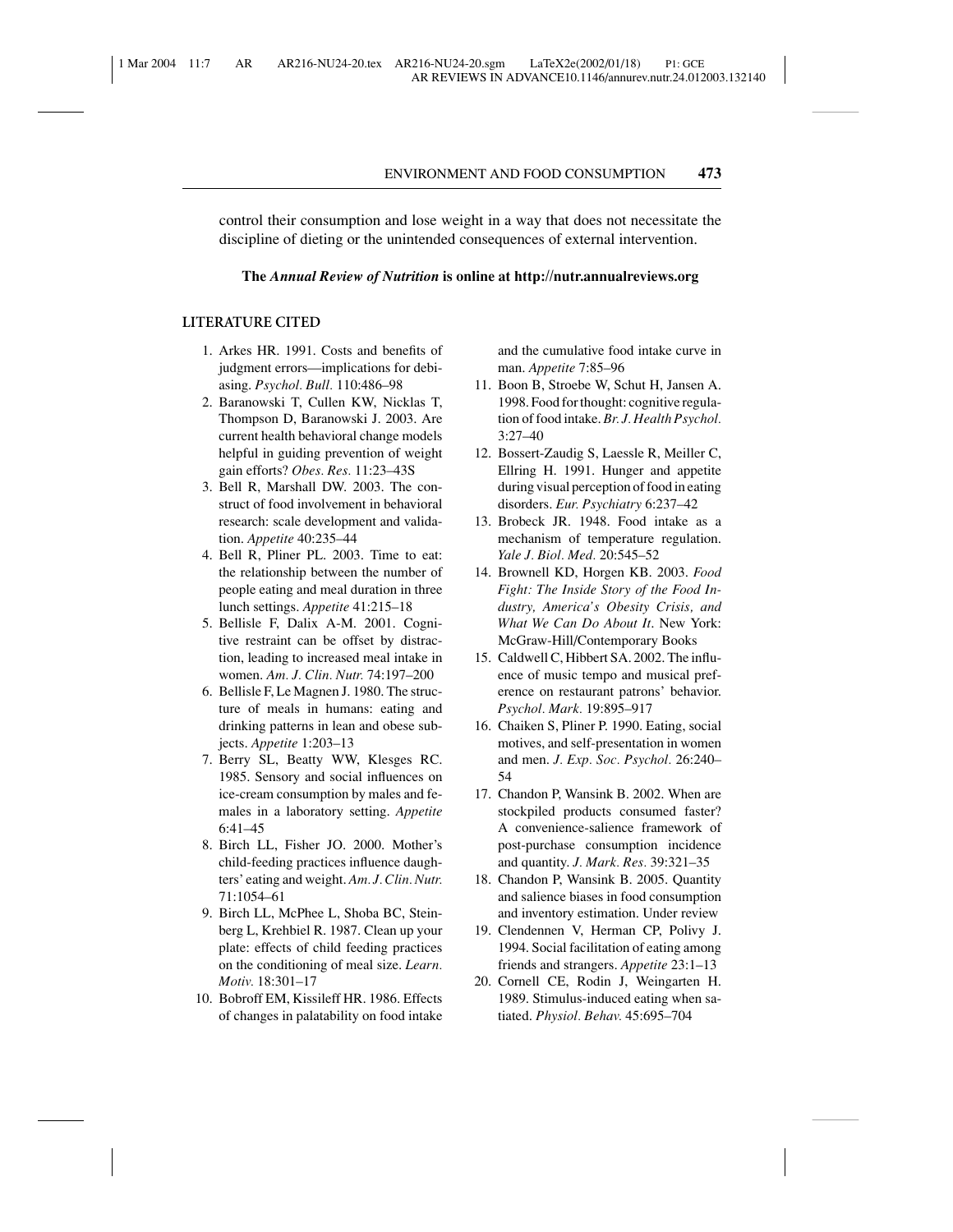- 21. Cutler DM, Glaeser EL, Shapiro JM. 2003. Why have Americans become more obese? *J. Econ. Persp.* 17:93– 118
- 22. de Castro JM. 2000. Eating behavior: lessons from the real world of humans. *Ingestive Behav. Obes.* 16:800–13
- 23. de Castro JM, Brewer E. 1992. The amount eaten in meals by humans is a power function of the number of people present. *Physiol. Behav.* 51:121–25
- 24. de Castro JM. 1994. Family and friends produce greater social facilitation of food intake than other companions. *Physiol. Behav.* 56:445–55
- 25. Del Toro W, Greenberg BS. 1989. Television commercials and food orientations among teenagers in Puerto Rico. *Hispanic J. Behav. Sci.* 11:168–77
- 26. Denton D. 1982. *The Hunger for Salt*. New York: Springer-Verlag
- 27. Dietz WH, Gortmaker SL. 1985. Do we fatten our children at the television set? Obesity and television viewing in children and adolescents. *Pediatrics* 75:807– 12
- 28. Edelman B, Engell D, Bronstein P, Hirsch E. 1986. Environmental effects on the intake of overweight and normalweight men. *Appetite* 7:71–83
- 29. Ello-Martin JA, Roe LS, Meengs JS, Wall DE, Robinson TE. 2004. Increasing the portion size of a unit food increases energy intake. Under review
- 30. Engell D, Kramer M, Malafi T, Salomon M, Lesher L. 1996. Effects of effort and social modeling on drinking in humans. *Appetite* 26:129–38
- 31. Ferber C, Cabanac M. 1987. Influence of noise on gustatory affective ratings and preference for sweet or salt. *Appetite* 8:229–35
- 32. Fisher JO, Rolls BJ, Birch LL. 2003. Children's bite size and intake of an entree are greater with large portions than with age-appropriate or self-selected portions. *Am. J. Clin. Nutr.* 77:1164– 70
- 33. Folkes V, Martin I, Gupta K. 1993. When to say when: effects of supply on usage. *J. Consum. Res.* 20:467–77
- 34. Gortmaker SL, Dietz WH, Cheung LWY. 1990. Inactivity, diet, and the fattening of America. *J. Am. Diet. Assoc.* 90:1247
- 35. Deleted in proof
- 36. Hannum SM, Carson L, Evans EM, Canene AK, et al. 2004. Use of portioncontrolled entrees enhances weight loss in women. *Obes. Res.* In press
- 37. Hearn MD, Baranowski T, Baranowski J, Doyle C, Smith M, Lin LS, Resnicow K. 1989. Environmental influences on dietary behavior among children: availability and accessibility of fruits and vegetables. *J. Health Educ.* 29:26–32
- 38. Herman CP. 1987. Internal and external control and behavior. In *A Distinctive Approach to Psychological Research: The Influence of Stanley Schachter*, ed. NE Grunberg, RE Nisbett, J Rodin, JE Singer. Hillsdale, NJ: Erlbaum
- 39. Herman CP, Olmsted MP, Polivy J. 1983. Obesity, externality, and susceptibility to social influence: an integrated analysis. *J. Pers. Soc. Psychol.* 45:926–34
- 40. Herman CP, Polivy J. 1984. A boundary model for the regulation of eating. In*Eating and Its Disorders*, ed. AB Stunkard, E Stellar, pp. 141–56. New York: Raven
- 41. Hill AJ, Magson LD, Blundell JE. 1984. Hunger and palatability: tracking ratings of subjective experience before, during and after the consumption of preferred and less preferred food. *Appetite* 5:361– 71
- 42. Hill JO, Peters JC. 1998. Environmental contributions to the obesity epidemic. *Science* 280:1371–74
- 43. Hoch SJ, Bradlow ET, Wansink B. 1999. The variety of an assortment. *Mark. Sci.* 18:527–46
- 44. Hoch SJ, Bradlow ET, Wansink B. 2002. Rejoinder to "The variety of an assortment: an extension to the attribute-based approach." *Mark. Sci.* 21:342–46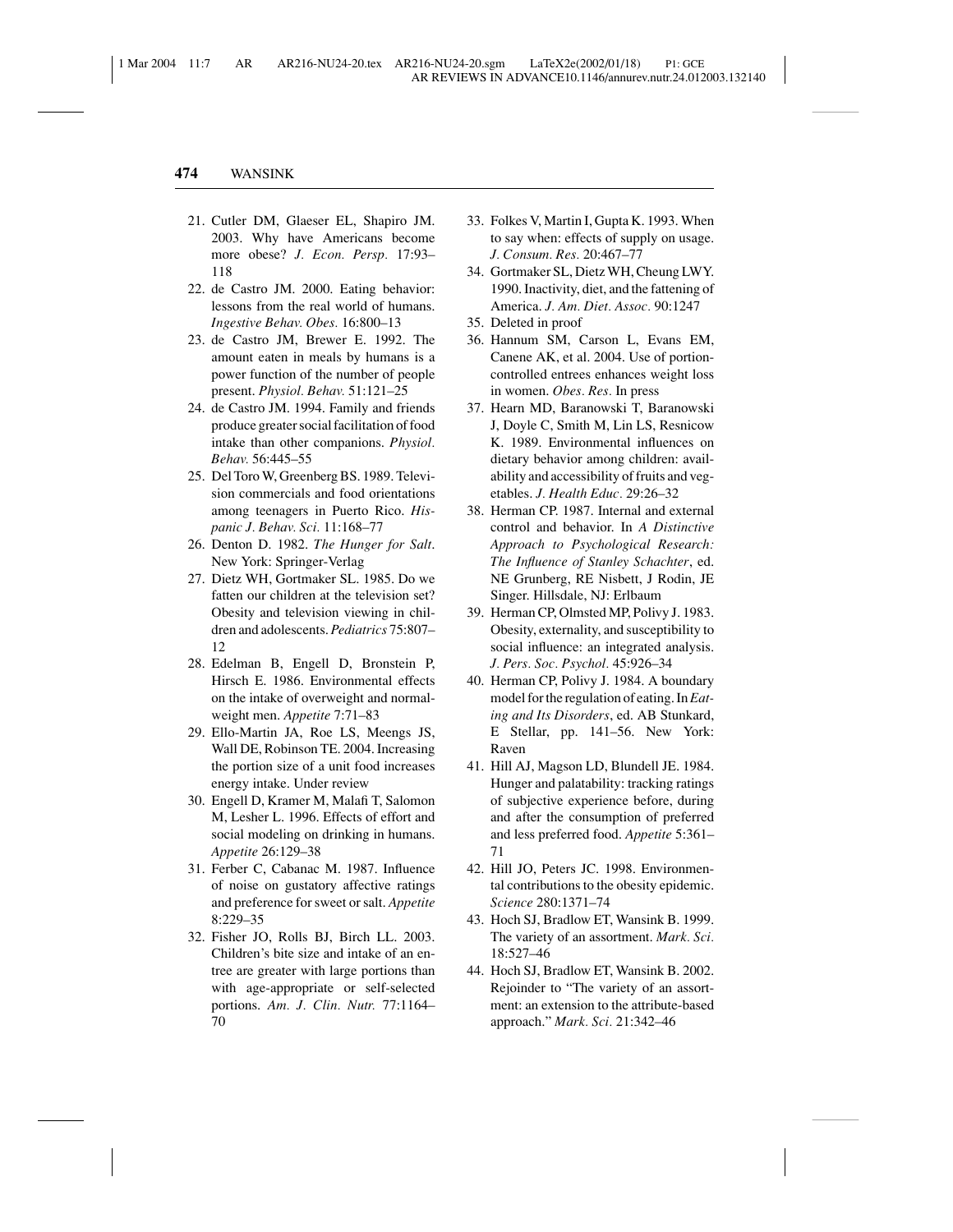- 45. Inman JJ. 2001. The role of sensoryspecific satiety in attribute-level variety seeking. *J. Consum. Res.* 28:105–20
- 46. Jansen A, Broekmate J, Heijmans M. 1992. Cue exposure vs. self-control in the treatment of binge eating: a pilot study. *Behav. Res. Ther.* 30:235–41
- 47. Jansen A, Van den Hout M. 1991. On being led into temptation: "counterregulation" of dieters after smelling a "preload." *Addict. Behav.* 5:247–53
- 48. Jeffery RW, Utter J. 2003. The changing environment and population obesity in the United States. *Obes. Res.* 11:12–22S
- 49. Jeffrey RW, French SA. 1998. Epidemic obesity in the United States: Are fast foods and television viewing contributing? *Am. J. Public Health* 88:277–80
- 50. Johnson WG. 1974. The effects of cue prominence and obesity on effort to obtain food. See Ref. 115a, pp. 53–61
- 51. Kahan D, Polivy J, Herman CP. 2004. Conformity and dietary disinhibition: a test of the ego-strength model of selfregulation. Under review
- 52. Kahn BE, Wansink B. 2004. The influence of assortment structure on perceived variety and consumption quantities. *J. Consum. Res.* 30:455–69
- 53. Klajner F, Herman CP, Polivy J, Chhabra R. 1981. Dieting rather than obesity predicts the anticipatory salivary response to palatable food. *Physiol. Behav.* 27:195– 98
- 54. Klesges RC, Shelton ML, Klesges LM. 1993. Effects of television on metabolic rate: potential implications for childhood obesity. *Pediatrics* 91:281–86
- 55. Kral TVE, Roe LS, Meengs JS, Wall DE, Rolls BJ. 2004. Increasing the portion size of a packaged snack increases energy intake. Under review
- 56. Krider RE, Raghubir P, Krishna A. 2001. Pizzas: pi or square? Psychophysical biases in area comparisons. *Market. Sci.* 20:405–25
- 57. Lavin JG, Lawless HT. 1998. Effects of color and odor on judgments of sweet-

ness among children and adults. *Food Qual. Pref.* 9:283–89

- 58. Levitsky DA. 2002. Putting behavior back into feeding behavior: a tribute to George Collier. *Appetite* 38:143–48
- 59. Lieberman LS. 2003. Dietary, evolutionary, and modernizing influences on the prevalence of type 2 diabetes. *Annu. Rev. Nutr.* 23:345–77
- 60. Lieux ME, Manning CK. 1992. Evening meals selected by college students: impact of the foodservice system. *J. Am. Diet. Assoc.* 92:560–66
- 61. Lindman R, Lindfors B, Dahla E, Toivola H. 1986. Alcohol and ambiance—social and environmental determinants of intake and mood. *Alcohol Alcohol.* 21:A40 [Abstr.]
- 62. Lowe MR. 1993. The effects of dieting on eating behavior: a three-factor model. *Psychol. Bull.* 114:100–21
- 63. Lyman B. 1989. *A Psychology of Food. More Than a Matter of Taste*. New York: Van Nostrand-Reinhold
- 64. Meiselman HL. 1992. Obstacles to studying real people eating real meals in real situations. *Appetite* 19:84–86
- 65. Meiselman HL, King SC, Weber AJ. 2003. Relationship of acceptability to consumption in a meal-testing environment, and the use of intake to predict product acceptability in a meal. *Appetite* 41:203–4
- 66. Mela DJ. 2001. Determinants of food choice: relationships with obesity and weight control. *Obes. Res.* 9:249–55S
- 67. Mela DJ, Rogers PJ. 1993. "Snack foods," overeating and obesity: relationships with food composition, palatability, and eating behaviour. *Br. Food J.* 95:13–19
- 68. Meyers AW, Stunkard AJ, Coll M. 1980. Food accessibility and food choice. A test of Schachter's externality hypothesis. *Arch. Gen. Psychiatry* 37:1133– 35
- 69. Miller DL, Bell EA, Pelkman CL, Peters JC, Rolls BJ. 2000. Effects of dietary fat,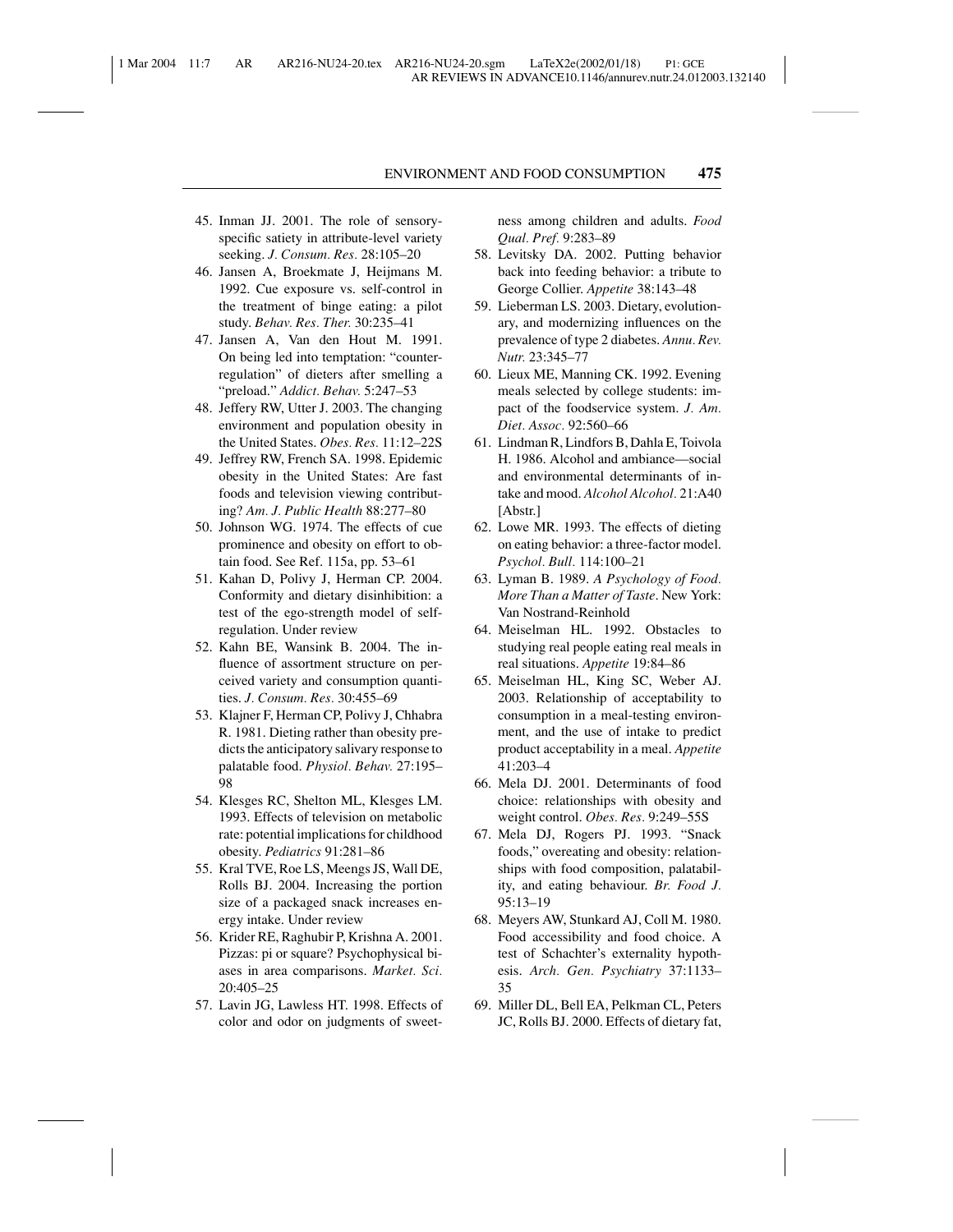nutrition labels, and repeated consumption on sensory-specific satiety. *Physiol. Behav.* 71:153–58

- 70. Milliman RE. 1986. The influence of background music on behavior of restaurant patrons. *J. Consum. Res.* 13:286–89
- 71. Mori D, Chaiken S, Pliner P. 1987. "Eating lightly" and the self-presentation of femininity. *J. Pers. Soc. Psychol.* 53: 693–702
- 72. Murray R. 1987. The effects of consuming carbohydrate-electrolyte beverages on gastric emptying and fluid absorption during and following exercise. *Sports Med.* 4:322–51
- 73. Nederkoorn C, Jansen A. 2002. Cue reactivity and regulation of food intake. *Eat. Behav.* 3:61–72
- 74. Nestle M. 2003. *Food Politics: How the Food Industry Influences Nutrition and Health.* Berkeley, CA: Univ. Calif. Press
- 75. Nisbett RE. 1968. Determinants of food intake in human obesity. *Science* 159: 1254–55
- 76. North AC, Hargreaves DJ. 1996. The effects of music on responses to a dining area. *J. Environ. Psychol.* 24:55–64
- 77. Ouwens MA, van Strien T, van der Staak CPF. 2003. Tendency toward overeating and restraint as predictors of food consumption. *Appetite* 40:291–98
- 78. Painter JE, Wansink B, Hieggelke JB. 2002. How visibility and convenience influence candy consumption. *Appetite* 38: 237–38
- 79. Piaget J. 1969. *The Mechanisms of Perception*. London: Routledge & Kegan Paul
- 80. Pliner P. 1973. Effect of external cues on the thinking behavior of obese and normal subjects. *J. Abnorm. Psychol.* 82:233–38
- 81. Pliner P. 1974. On the generalizability of the externality hypothesis. See Ref. 81, pp. 111–29
- 82. Pliner P, Bell R, Kinchla M, Hirsch ES. 2003. *Time to eat? The impact of time facilitation and social facilitation on food*

*intake*. Presented at Pangborn Sensory Sci. Symp, Boston, MA

- 83. Pliner P, Meyer P, Blankstein K. 1974. Responsiveness to affective stimuli by obese and normal individuals. *J. Abnorm. Psychol.* 83:74–80
- 84. Polivy J, Coleman J, Herman CP. 2004. The effect of deprivation on food cravings and eating behavior in restrained and unrestrained eaters. Under review
- 85. Polivy J, Herman CP. 2002. Causes of eating disorders. *Annu. Rev. Psychol.* 53:187–213
- 86. Deleted in proof
- 87. Polivy J, Herman CP, Hackett R, Kuleshnyk I. 1986. The effects of self-attention and public attention on eating in restrained and unrestrained subjects. *J. Pers. Soc. Psychol.* 50:1203–24
- 88. Polivy J, Herman CP, Younger JC, Erskine B. 1979. Effects of a model on eating behavior: the induction of a restrained eating style. *J. Pers.* 47:100–17
- 89. Poothullil JM. 2002. Role of oral sensory signals in determining meal size in lean women. *Nutrition* 18:479–83
- 90. Raghubir P, Krishna A. 1999. Vital dimensions in volume perception: Can the eye fool the stomach? *J. Mark. Res.* 36: 313–26
- 91. Ragneskog H, Brane G, Karlsson I, Kihlgren M. 1996. Influence of dinner music on food intake and symptoms common in dementia. *Scand. J. Caring Sci.* 10:11–17
- 92. Roballey TC, McGreevy C, Rongo RR. 1985. The effect of music on eating behavior. *Bull. Psychon. Soc.* 23:221–22
- 93. Rodin J. 1974. Effects of distraction on the performance of obese and normal subjects. See Ref. 115a, pp. 97–109
- 94. Rogers PJ, Hill AJ. 1989. Breakdown of dietary restraint following mere exposure to food stimuli: interrelationships between restraint, hunger, salivation, and food intake. *Addict. Behav.* 14:387–97
- 95. Rolls BJ. 1986. Sensory-specific satiety. *Nutr. Rev.* 44:93–101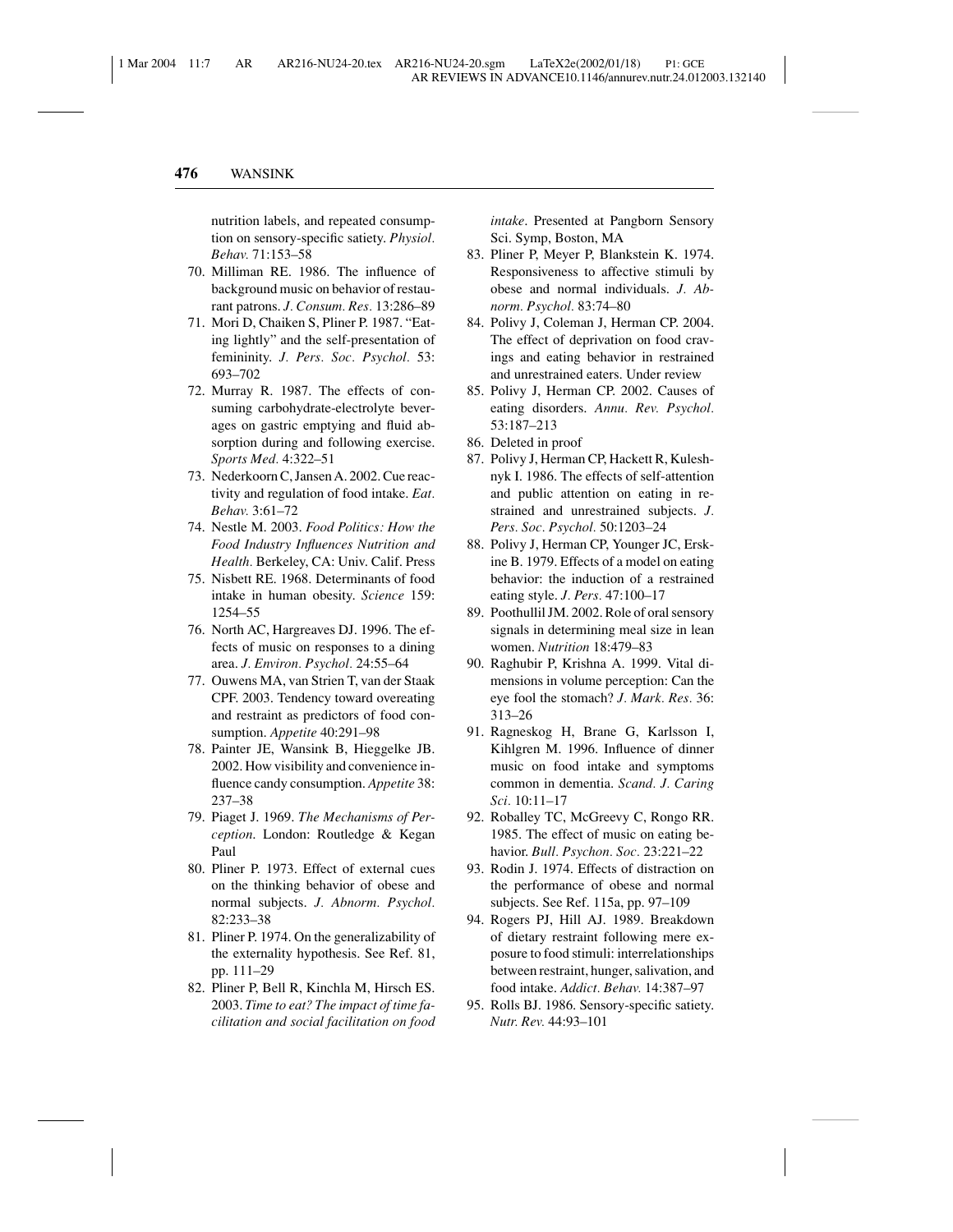- 96. Rolls BJ. 2003. The supersizing of America: portion size and the obesity epidemic. *Nutr. Today* 38:645–49
- 97. Rolls BJ, Andersen AE, Moran TH, Mc-Nelis AL, Baier HC, Fedoroff IC. 1992. Food intake, hunger, and satiety after preloads in women with eating disorders. *Am. J. Clin. Nutr.* 55:1093–103
- 98. Rolls BJ, Bell EA, Waugh BA. 2000. Increasing the volume of a food by incorporating air affects satiety in men. *Am. J. Clin. Nutr.* 72:361–68
- 99. Rolls BJ, Castellanos VH, Halford JC, Kilara A, Panyam D, et al. 1998. Volume of food consumed affects satiety in men. *Am. J. Clin. Nutr.* 67:1170–77
- 100. Rolls BJ, Rowe EA, Rolls ET, Kingston B, Megson A, Gunary R. 1981. Variety in a meal enhances food intake in men. *Physiol. Behav.* 26:215–21
- 101. Rolls BJ, Engell D, Birch LL. 2000. Serving portion size influences 5-yearold but not 3-year-old children's food intakes. *J. Am. Diet. Assoc.* 100:232–34
- 102. Rolls BJ, McDermott TM. 1991. Effects of age on sensory-specific satiety. *Am. J. Clin. Nutr.* 54:988–96
- 103. Rolls BJ, Morris EL, Roe LS. 2002. Portion size of food affects energy intake in normal-weight and overweight men and women. *Am. J. Clin. Nutr.* 76:1207– 13
- 104. Rolls ET, Rolls JH. 1997. Olfactory sensory-specific satiety in humans.*Physiol. Behav.* 61:461–73
- 105. Rosenthal NE, Genhart M, Jacobsen FM, Skwerer RG, Wehr TA. 1987. Disturbance of appetite and weight regulation in seasonal affective disorder. *Ann. NY Acad. Sci.* 499:216–30
- 106. Ross L. 1974. Effects of manipulating salience of food upon consumption by obese and normal eaters. See Ref. 115a, pp. 43–51
- 107. Roth DA. 2000. The influence of norms on eating behavior: an impression management approach. *Dissert. Abstract Int.* 61:590 (Abstr.)
- 108. Rozin P. 1982. "Taste-smell confusions" and the duality of the olfactory sense. *Percept. Psychophys.* 31:397–401
- 109. Rozin P, Dow S, Moscovitch M, Rajaram S. 1998. What causes humans to begin and end a meal? A role for memory for what has been eaten, as evidenced by a study of multiple meal eating in amnesic patients. *Psychol. Sci.* 9:392–96
- 110. Rozin P, Kabnick K, Pete E, Fischler C, Shields C. 2003. The ecology of eating: Smaller portion sizes in France than in the United States help explain the French paradox. *Psychol. Sci.* 14:450–54
- 111. Rozin P, Tuorila H. 1993. Simultaneous and temporal contextual influences on food acceptance. *Food Qual. Pref.* 4:11– 20
- 112. Schachter S. 1971. *Emotion, Obesity, and Crime*. New York: Academic
- 113. Schachter S. 1971. Some extraordinary facts about obese humans and rats. *Am. Psychol.* 26:129–44
- 114. Schachter S, Friedman LN. 1974. The effects of work and cue prominence on eating behavior. See Ref. 115a, pp. 11– 20
- 115. Schachter S, Friedman LN, Handler J. 1974. Who eats with chopsticks? See Ref. 115a, pp. 61–64
- 115a. Schachter S, Rodin J, eds. 1974. *Obese Humans and Rats.* Potomac, MD: Erlbaum
- 116. Schacter S, Gross L. 1968. Manipulated time and eating behavior. *J. Pers. Soc. Psychol.* 10:98–106
- 117. Schwarz N. 1996. Cognition and communication: judgmental biases, research methods and the logic of conversation. Mahwah, NJ: Erlbaum
- 118. Schwarz N. 1998. Warmer and more social: recent developments in cognitive social psychology. *Annu. Rev. Sociol.* 24:239–64
- 119. Siegel PS. 1957. The completion compulsion in human eating. *Psychol. Rep.* 3:15–16
- 120. Sommer R. 1969. *Personal Space. The*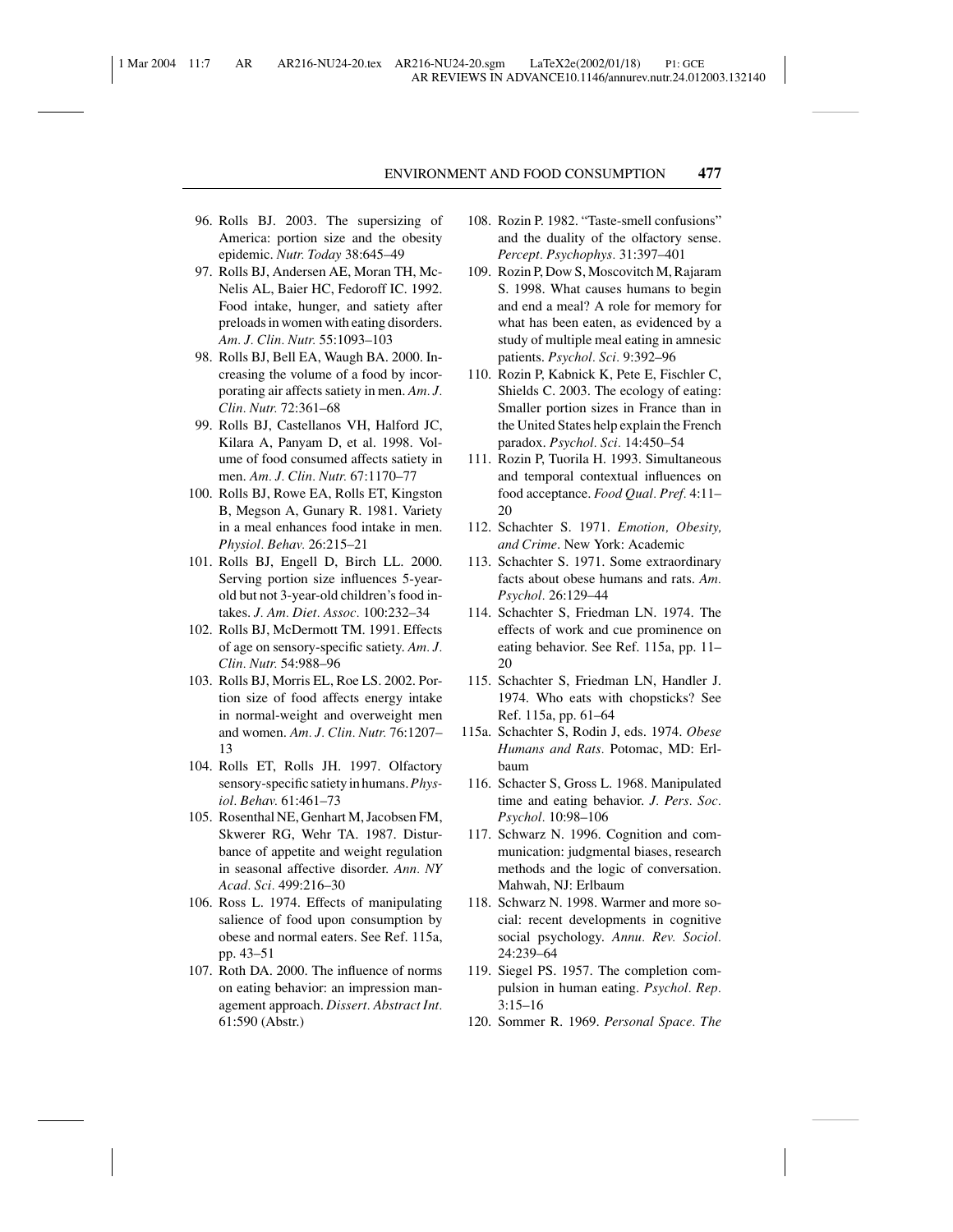*Behavioral Basis of Design*. Englewood Cliff, NJ: Prentice-Hall

- 121. Staiger P, Dawe S, McCarthy R. 2000. Responsitivity to food cues in bulimic women and controls. *Appetite* 35:27–33
- 122. Stevenson RJ, Prescott J, Boakes RA. 1999. Confusing tastes and smells: how odors can influence the perception of sweet and sour tastes. *Chem. Senses* 24: 627–35
- 123. Stroebele N, de Castro JM. 2004. Television viewing nearly adds an additional meal to daily intake. Under review
- 124. Stroebele N, de Castro JM. 2004. The effect of ambience on food intake and food choice. *Nutrition.* In press
- 125. Sudman S, Wansink B. 2002. *Consumer Panels*. Chicago, IL: Amer. Mark. Assoc. 2nd ed.
- 126. Taras HL, Sallis JF, Patterson TL, Nader PR, Nelson JA. 1989. Television's influence on children's diet and physical activity. *J. Dev. Behav. Pediatr.* 10:176–80
- 127. Terry K, Beck S. 1985. Eating style and food storage habits in the home assessment of obese and nonobese families. *Behav. Modif.* 9:242–61
- 128. Tucker LA, Bagwell MRN. 1991. Television viewing and obesity in adult females. *Am. J. Public Health* 81:908– 11
- 129. Tucker LA, Friedman GM. 1989. Television viewing and obesity in adult males. *Am. J. Public Health* 79:516–18
- 130. Tuomisto T, Tuomosto MT, Hetherington M, Lappalainen R. 1998. Reasons for initiation and cessation of eating in obese men and women and the affective consequences of eating in everyday situation. *Appetite* 30:211–22
- 131. van Herpen E, Pieters R. 2002. The variety of an assortment: an extension to the attribute-based approach. *Mark. Sci.* 21:331–41
- 132. Volkow ND, Wang GJ, Fowler JS, Logan J, Jayne M, et al. 2002. "Nonhedonic" food motivation in humans involves dopamine in the dorsal striatum

and methylphenidate amplifies this effect. *Synapse* 44:175–80

- 133. Wansink B. 1994. Antecedents and mediators of eating bouts. *Fam. Consum. Sci. Res. J.* 23:166–82
- 134. Wansink B. 1996. Can package size accelerate usage volume? *J. Mark.* 60:1–14
- 135. Wansink B. 2004. *Marketing Nutrition*. Champaign, IL: Univ. Ill. Press
- 136. Wansink B, Cheney MM, Chan N. 2003. Exploring comfort food preferences across age and gender. *Physiol. Behav.* 79:739–47
- 137. Wansink B, Deshpande R. 1994. "Out of sight, out of mind": the impact of household stockpiling on usage rates. *Mark. Lett.* 5:91–100
- 138. Wansink B, Kent RJ, Hoch SJ. 1998. An anchoring and adjustment model of purchase quantity decisions. *J. Mark. Res.* 35:71–81
- 139. Wansink B, Kim J. 2004. Bad popcorn in big buckets: portion size can influence intake as much as taste. Under review
- 140. Wansink B, Linder LR. 2003. Interactions between forms of fat consumption and restaurant bread consumption. *Int. J. Obes.* 27:866–68
- 141. Wansink B, Painter JE, Van Ittersum, K. 2004. Bowl-size, spoon-size, and consumption intake at the ice cream social. Under review
- 142. Wansink B, Painter JE, Lee Y-K. 2004. Proximity's influence on estimated and actual candy consumption. Under review
- 143. Wansink B, Painter JE, North J. 2004. The bottomless bowl: visual cues of portion size influence intake, consumption norms, estimation, and satiation. Under review
- 144. Wansink B, Park SB. 2001. At the movies: how external cues and perceived taste impact consumption volume. *Food Qual. Pref.* 12:69–74
- 145. Wansink B, Van Ittersum K. 2003. Bottoms up! Peripheral cues and consumption volume. *J. Consum. Res.* 30:311–19
- 146. Wansink B, Van Ittersum K. 2004.